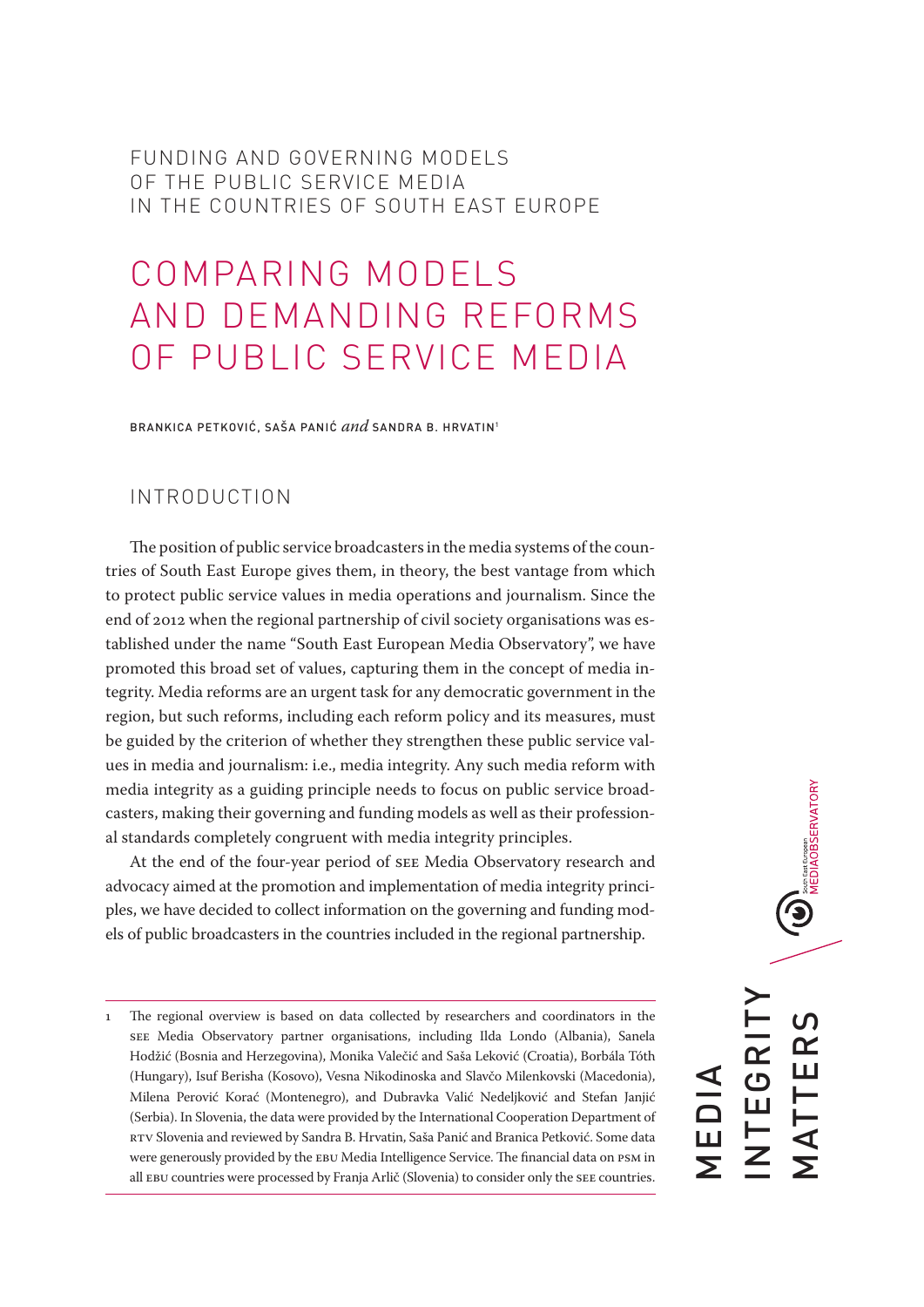Through a comparative overview, we seek to establish similarities and differences, as well as where good practices in the governing and funding models which empower the public media for serving the public interest and resisting political interference can be found. This regional overview can support media reform initiatives with useful comparative data.

Besides the countries that have been the focus of the SEE Media Observatory – the EU-enlargement countries of the Western Balkans and Turkey, in this regional overview we have also included Croatia, Hungary and Slovenia. However, owing to the extraordinary situation in Turkey since July 2016, we could not engage with the partner there to collect the requested data.

Therefore, the countries covered by the regional overview include Albania, Bosnia and Herzegovina, Croatia, Hungary, Kosovo, Macedonia, Montenegro, Serbia and Slovenia. In Hungary, the public service media system is very complex and differs from that in other countries. It was established by controversial media regulation in 2010. For certain elements of the governing and funding model, we could not sufficiently trace the comparable solutions in Hungary, as these would have been manifold and complicated.

In Bosnia and Herzegovina and Serbia, the public media system includes more than one public service media organisation. On the national level in Bosnia and Herzegovina, it is *BHRT*, and then in the two entities there are also *RTVFBiH* in the Federation and *RTRS* in Republika Srpska. In Serbia, the public service media organisation at the national level is *RTS*, and there is also a public service media organisation at the level of Vojvodina province – *RTV*. In our regional overview, we focus mostly on those public service media at the national level.

The European Broadcasting Union (EBU), an association of public service media in Europe, shared with us their data on the funding of their member organisations. In their reports, no data on Kosovo are available, since the public service media organisation in Kosovo has not been yet accepted into the EBU.

For this regional overview, we have decided to use the EBU terminology now commonly applied in EU documents and the latest regulations, which take into account that the services provided by public broadcasters now include online operations. Instead of the term "public service broadcasters" (PSB), which we used in all previous SEE Media Observatory studies, we are using the term "public service media" (PSM).

32

 $\sim$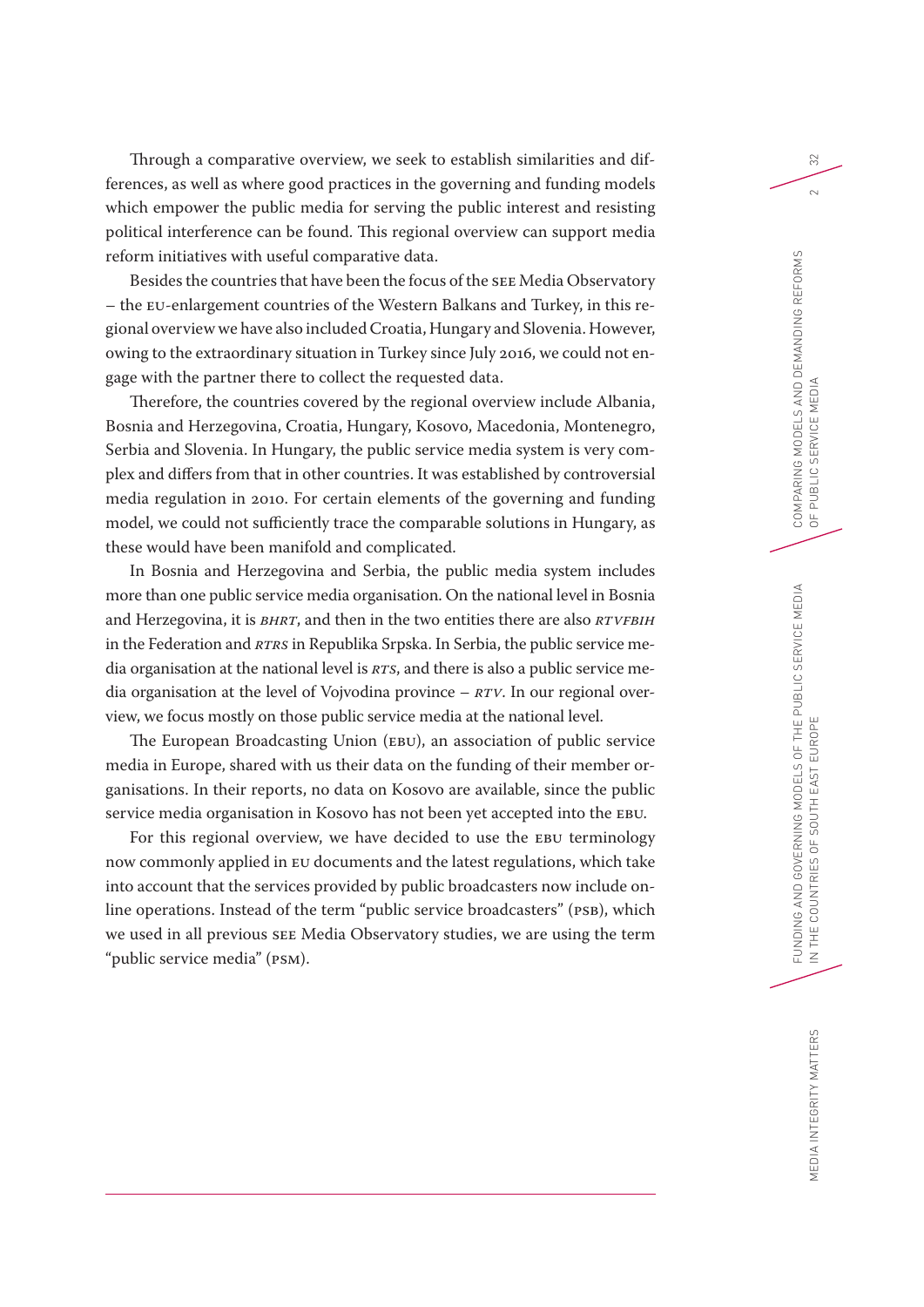# 1 GENERAL OVERVIEW

The situation of public service media displays every major problem of the media sector in the region. The grip of the partial political interests in which these institutions find themselves is so strong that their operations constitute a kind of barometer for the state of media freedom. While most states covered by our analysis have continually modified their laws to secure greater independence for the public service media, the practical application of these laws has proven impossible because of political pressures aimed at preventing the enforcement of public interest. Hit by a decrease in their economic influence in the emerging commercial media market, these media initiated a transition from state-run to public-service. However, they have failed to connect with the public. The formerly state-run media outlets, albeit transformed at the formal level into public service media, were quickly taken over by political elites. This gave rise to a specific form of party domination within media, where the governing, managing and editorial positions were reserved for personnel loyal to those in power. In Bosnia and Herzegovina, the international community launched several initiatives, starting as far back as 2000, to get a new public broadcasting service off the ground — which never happened. To make matters worse, in 2016 a shortage of financial resources coupled with a complete political blockade in managing basic institutional operating conditions nearly forced *BHRT*, a joint Bosnian-Herzegovinian public service, to stop broadcasting.

An inspection of the institutional mechanisms aimed at ensuring public service media independence reveals a plethora of inventive ways to curb the influence of the public, and to enable political incursions into management structures whenever a change in government occurs. There are inadequate methods for resolving conflicts of interest involving people in the governing and managing bodies who shun their intended roles as protectors of the public by acting as extensions of political groups.

There are glaring misunderstandings of the role of public service media, as well as financial inefficiency that results not only from inherited organisational dysfunctions but also from a disregard for the economic character of media markets now thoroughly deformed. Add to that the innumerable instances of reckless tampering with laws gives rise to an unstable legal environment and erodes the very foundations of public service media independence, and it becomes clear that the establishment of functioning public service media will be crucial to ensuring media integrity. In countries with powerful public service media that assume a leading role in setting professional media standards, other media follow suit, conducting themselves in a much more professional manner and with greater sensitivity to the communication needs of the people. A comparison of the legal status of public service media in the countries analysed shows that, while legal mechanisms of organisational independence do exist, hardly any legal provisions are in place to make said independence a

BIA<br>FUNDING AND GOVERNING MEDIAN<br>FUNDING MEDIAN IN THE COUNTRIES OF SOUTH EAST EUROPE THE SITUATION OF PUBLIC SERVICE MEDIA DISPLAYS EVERY MAJOR PROBLEM OF THE MEDIA SECTOR IN THE REGION. THE GRIP OF THE PARTIAL POLITICAL INTERESTS IN WHICH THESE INSTITUTIONS FIND THEMSELVES IS SO STRONG THAT THEIR OPERATIONS CONSTITUTE A KIND OF BAROMETER FOR THE STATE OF MEDIA FREEDOM.

> MEDIA INTEGRITY MATTERS MEDIA INTEGRITY MATTERS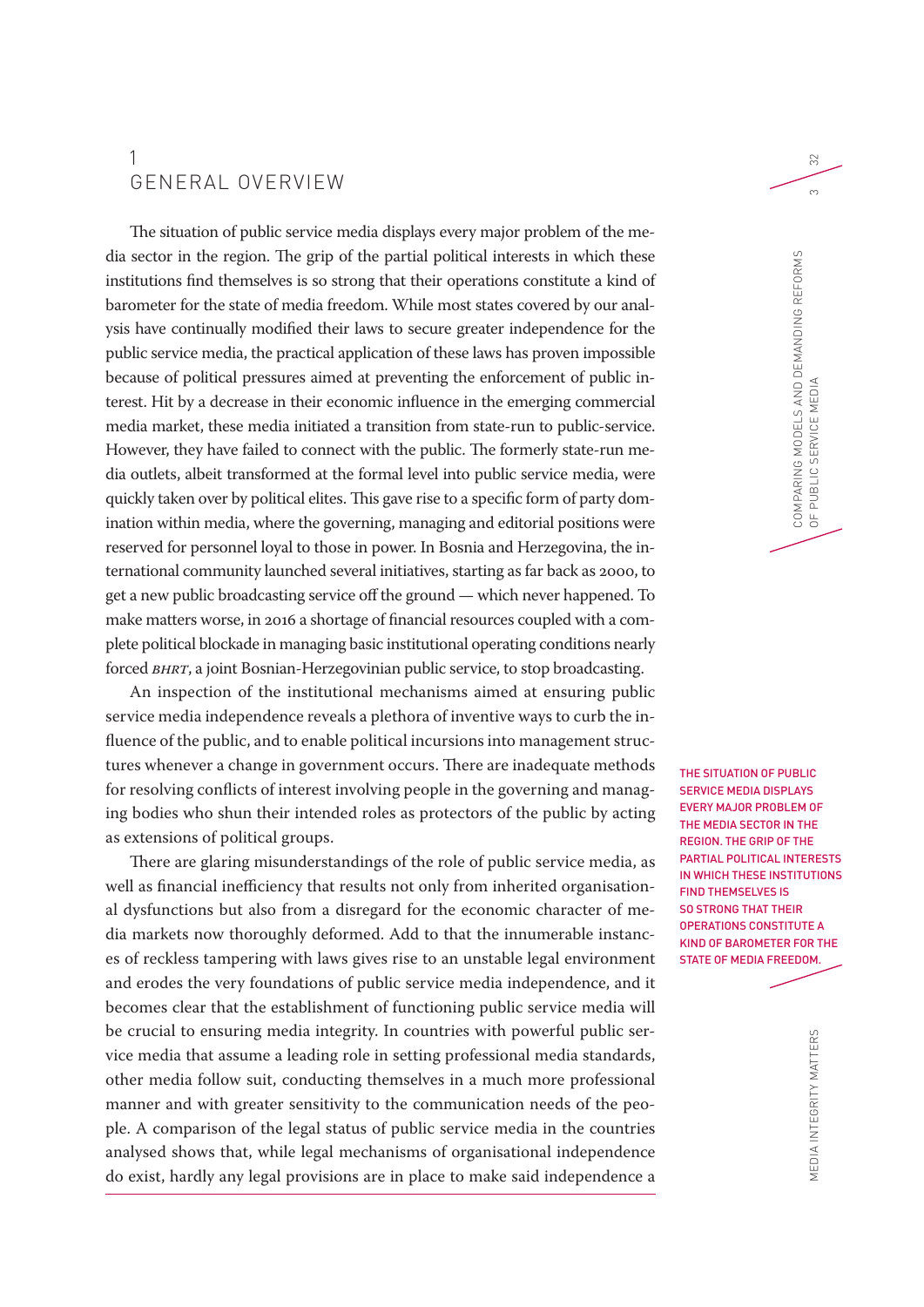reality. What is at fault, of course, are the methods of media funding and the resulting trend of constant decrease in the funds required by the media to meet their legal programming obligations. Instead of making media more dependent on the public through systematic support for efficient licence fee collection, some countries (occasionally with support from the public service media governing officials) are opting to fund public service media from state budgets. On the one hand, these trends are fuelled by campaign promises of certain political parties, but on the other, they are accelerated by the inability of the media themselves to explain to the public the significance of public service media in an increasingly fragmented and commercialised media environment.

Part of that story includes the current attempts of some political campaigners in Slovenia to abolish the licence fee and diminish the public service media. In addition to that, wherever a large proportion of the population are surviving near the poverty line, to decrease licence fees or abolish them altogether is to commit a case of extreme demagogy, where one is "saving money" at the expense of the citizens' right to be informed. In lieu of a serious examination of the fact that this basic human right has become financially unattainable for many citizens, and that by favouring the commercial sector the state has made that right a hostage to advertising, public service media are frequently abused to attain short-term political goals. The relationship is mutual, of course.

Public service media have never learned to respect the people. Far from basing their organisational and programming operations on responsibility to the public and to their employees, they have adopted practices that often resulted in the opposite: e.g., in non-transparent use of public funds, in murky, cronyist methods of acquiring external programming, in non-transparent advertising contracts and in the irregular employment status of many media workers. For the most part, the programming standards meant to insure internal and external mechanisms of control over the media's programming and business practices are simply not applied. While many countries have prepared the necessary legal grounds, these standards either fail to function or get utilised in retaliation against individual reporters or programmes.

If a public media outlet's sole addressee is the political sphere, then it should not wonder at the absence of public support when politics chooses to infringe upon its independence. Current developments in Serbia, Montenegro and Croatia indicate clearly just how vulnerable public service media are to political pressure, and how indispensable public support is to their endeavours.

What is to be done? It is up to the state to ensure the institutional autonomy of public service media through the legal framework, most importantly in terms of their governing and financing. Public service media are the last path of mass communication left to the public. The privatisation of that path by any partial interest (be it political, economic, or rooted in the particular interests of civil society segments) is unacceptable. The communal enactment of the people's communication rights must be made central to the public debate. Therefore, the

FUNDING AND GOVERNING MODELS OF THE PUBLIC SERVICE MEDIAN CONSTRUCTION CONSTRUCTION CONSTRUCTION CONSTRUCTION CONSTRUCTION CONSTRUCTION CONSTRUCTION CONSTRUCTION CONSTRUCTION CONSTRUCTION CONSTRUCTION CONSTRUCTION CONSTRUC IF A PUBLIC MEDIA OUTLET'S SOLE ADDRESSEE IS THE POLITICAL SPHERE, THEN IT SHOULD NOT WONDER AT THE ABSENCE OF PUBLIC SUPPORT WHEN POLITICS CHOOSES TO INFRINGE UPON ITS INDEPENDENCE.

COMPARING MODELS AND DEMANDING REFORMS

COMPARING MODELS AND DEMANDING REFORMS<br>OF PUBLIC SERVICE MEDIA

OF PUBLIC SERVICE MEDIA 4

PUBLIC SERVICE MEDIA

32

 $\overline{4}$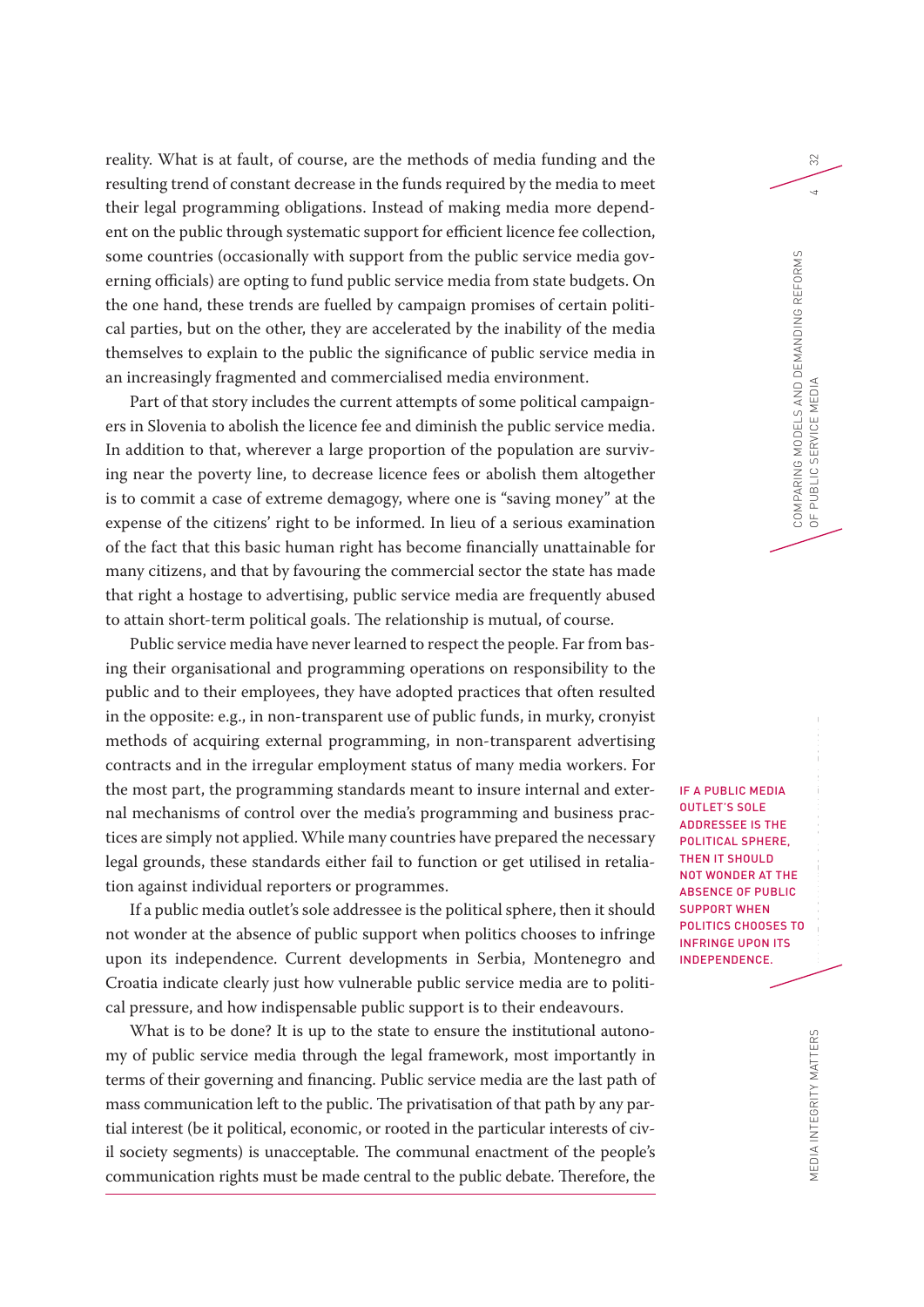efficient operation of public service media must be continuously developed and maintained, as must the mechanisms that inscribe media integrity into their very foundations. The public interest, on which most countries base their media policy legislation, must ceaselessly translate to a direct dialogue between public media and the public. To paraphrase John Stuart Mill, a state is only worth as much as the public service media operating in it. A state which dwarfs its public service media, in order that they may be more docile instruments in its hands, "will find that with small men no great thing can really be accomplished".

# $\mathcal{P}$ FUNDING MODELS OF PUBLIC SERVICE MEDIA IN SOUTH EAST EUROPE

2.1

# OVERALL BUDGET OF PUBLIC SERVICE MEDIA

Public service media in the region are considered large media organisations with substantial budgets, particularly in comparison to other media in these countries.

Among nine countries included in our regional overview, the public service media system in Hungary has the largest budget – 290,220,000 euro. It is followed by PSM in Croatia (182,860,000 euro) and Slovenia (126,950,000 euro), while PSM in Albania (16,470,000 euro) and Montenegro (12,570,000 euro) had the smallest budgets.2 These data refer to 2014 and were released by EBU, based on information provided by their member organisations. We also collected the 2015 data for most countries. In Kosovo, according to our research, the 2015 budget of *RTK*, the public service media organisation in that country, was 12,269,000 euro.

Even in case of the public service media organisation with the biggest budget in the region, it is much lower than the EBU average, which amounted to 750.83 million euro in 2014. This average budget is highlighted in the EBU report on the 2014 funding of public service media organisations in 46 European countries.

The sum of the budgets of all public service media in the nine countries presented in this regional overview is around 800 million euro. Without Hungary, it is around 500 million euro: i.e., that is the approximate amount spent annually for public service media operations in eight countries of the Balkans (in 2014/2015).

Taking into account the 2014 budgets of public service media in Europe, Hungary takes 19th place among 46 European countries, Croatia 22nd, Slovenia 24th, Serbia 27th, Macedonia 35th, Bosnia and Herzegovina 37th, Albania 38th and Montenegro 40th place.3 The biggest budget among public service media organisations in Europe pertains to the PSM in Germany – 9 758.87 million euro (2014) and in the UK – 7 230.66 million euro (2014).

FUNDING AND GOVERNMENT SERVICE MEDIAN SERVICE MEDIAN SERVICE MEDIAN SERVICE MEDIAN SERVICE MEDIAN SERVICE MEDIAN SERVICE MEDIAN SERVICE MEDIAN SERVICE MEDIAN SERVICE MEDIAN SERVICE MEDIAN SERVICE MEDIAN SERVICE MEDIAN SERV IN THE COUNTRIES OF SOUTH EAST COUNTRIES OF SOUTH EAST COUNTRIES OF SOUTH EAST COUNTRIES OF SOUTH EAST COUNTRIES OF SOUTH EAST COUNTRIES OF SOUTH EAST COUNTRIES OF SOUTH EAST COUNTRIES OF SOUTH EAST COUNTRIES OF SOUTH EAST THE SUM OF THE BUDGETS OF ALL PUBLIC SERVICE MEDIA IN THE NINE COUNTRIES PRESENTED IN THIS REGIONAL OVERVIEW IS AROUND 800 MILLION EURO.

32

 $\overline{5}$ 

<sup>2</sup> No data on Kosovo available.

<sup>3</sup> See Funding of Public Service Media 2015, EBU, December 2015.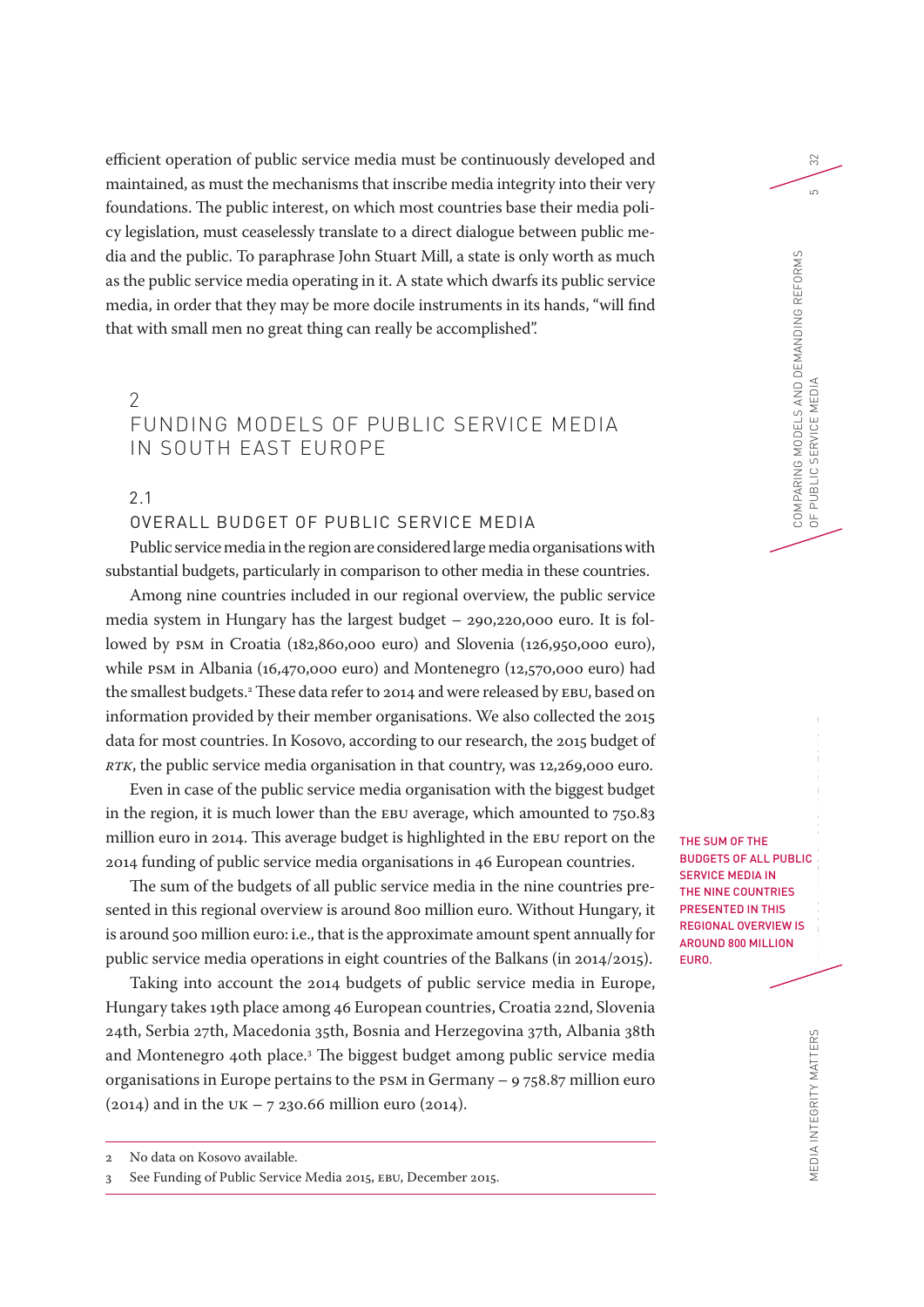#### *Table 1* OVERALL BUDGET OF PUBLIC SERVICE MEDIA ORGANISATIONS IN SEE (IN EURO)

| COUNTRY                       |                                              |        | 2014                                |                                             | 2015                                       |
|-------------------------------|----------------------------------------------|--------|-------------------------------------|---------------------------------------------|--------------------------------------------|
| <b>ALBANIA</b>                |                                              | $\ast$ | 16,470,000                          |                                             | 18,078,571                                 |
| <b>BOSNIA AND HERZEGOVINA</b> | <b>BHRT</b><br><b>RTRS</b><br><b>RTVFBIH</b> | $\ast$ | 19.520.000<br>12.740.000<br>NO DATA | <b>BHRT</b><br><b>RTVFBIH</b><br><b>RTS</b> | 17.350.000<br>13.850.000<br><b>NO DATA</b> |
| CROATIA                       |                                              | $\ast$ | 182.860.000                         |                                             | 183,087,000                                |
| <b>HUNGARY</b>                |                                              | *      | 290,220,000                         |                                             | <b>NO DATA</b>                             |
| KOSOVO                        |                                              |        | <b>NO DATA</b>                      |                                             | 12,269,000                                 |
| MACEDONIA                     |                                              | $\ast$ | 21,540,000                          |                                             | 20,855,000                                 |
| <b>MONTENEGRO</b>             |                                              | $\ast$ | 12,570,000                          |                                             | 14,693,111                                 |
| <b>SERBIA</b>                 | <b>RTS</b><br><b>RTV</b>                     | *      | 95.740.000<br>NO DATA               | <b>RTS</b><br><b>RTV</b>                    | 75.064.210<br>17,773,660                   |
| <b>SLOVENIA</b>               |                                              | $\ast$ | 126.950.000                         |                                             | 127.331.047                                |

Source: The figures marked with an asterisk (\*) are taken from the EBU report "Funding of Public Service Media 2015", and others were collected by the SEE Media Observatory researchers from the annual reports of PSMs in their countries.

Expressed as percentage of GDP, budgets of PSMs in most of the countries of South East Europe tend to be above the EBU average. The EBU average for 46 countries is 0.19 percent. For example, in 2014, the PSM budget in Croatia represented 0.42 percent of the country's GDP; 0.37 percent in Montenegro; 0.34 percent in Slovenia, followed by PSM in Serbia/*RTS* (0.29 percent), in Hungary (0.28 percent) and Macedonia (0.25 percent).4

#### *Table 2* TOTAL FUNDING AS A PERCENTAGE OF GDP (2014)

| <b>COUNTRY</b>                | $\%$                                                    |
|-------------------------------|---------------------------------------------------------|
| <b>ALBANIA</b>                | 0.16                                                    |
| <b>BOSNIA AND HERZEGOVINA</b> | 0.14                                                    |
| CROATIA                       | 0.42                                                    |
| <b>HUNGARY</b>                | 0.28                                                    |
| KOSOVO                        | <b>NO DATA</b>                                          |
| MACEDONIA                     | 0.25                                                    |
| <b>MONTENEGRO</b>             | 0.37                                                    |
| <b>SERBIA</b>                 | 0.29                                                    |
| <b>SLOVENIA</b>               | 0.34                                                    |
|                               | THE DATA FOR BOSNIA AND HERZEGOVINA AND SERBIA REFER TO |

THE DATA FOR BOSNIA AND HERZEGOVINA AND SERBIA REFER TO THE MAIN PUBLIC SERVICE MEDIA ORGANISATION IN EACH COUNTRY – BHRT AND RTS.

Source: Funding of Public Service Media 2015, EBU, December 2015.

Comparing the overall budgets of public service media organisations in the region and the size of each country's population enables us to see the differences in the PSM budget per inhabitant. In 46 European countries, the average PSM income per inhabitant is 46.31 euro. Less populated countries in Europe tend to have higher PSM funding per inhabitant. In the region, the highest funding per capita pertains to the public service media in Slovenia, with figures

32

 $\sim$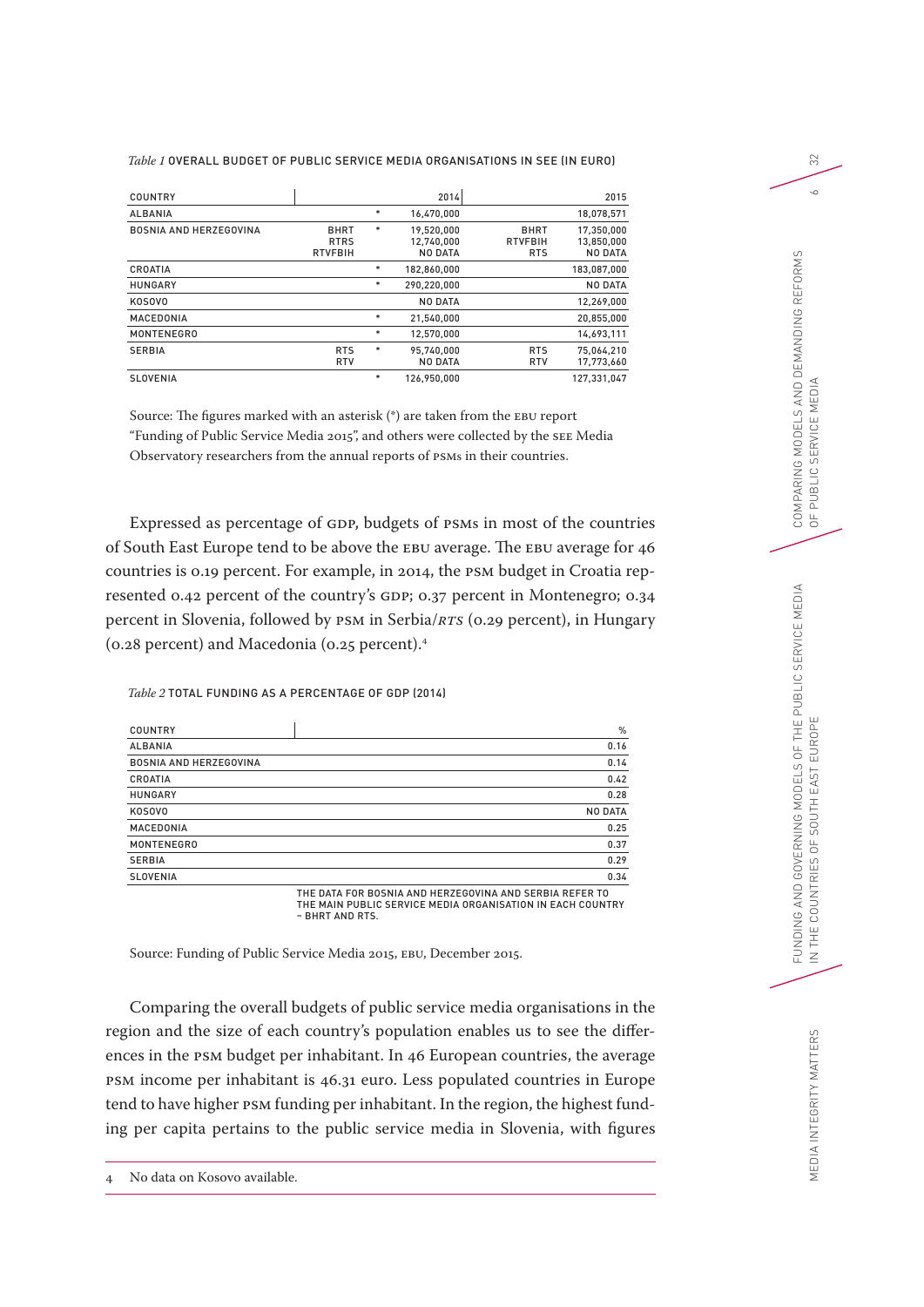significantly above the EBU average. The lowest is found in the public service media in Bosnia and Herzegovina (*BHRT*) and Albania.

*Table 3* TOTAL FUNDING OF PUBLIC SERVICE ORGANISATIONS PER CAPITA (2014)

| COUNTRY                       | <b>EURO</b>                                                                                                           |
|-------------------------------|-----------------------------------------------------------------------------------------------------------------------|
| <b>ALBANIA</b>                | 5.94                                                                                                                  |
| <b>BOSNIA AND HERZEGOVINA</b> | 5.04                                                                                                                  |
| CROATIA                       | 43.17                                                                                                                 |
| <b>HUNGARY</b>                | 29.38                                                                                                                 |
| KOSOVO                        | <b>NO DATA</b>                                                                                                        |
| MACEDONIA                     | 10.41                                                                                                                 |
| <b>MONTENEGRO</b>             | 20.14                                                                                                                 |
| <b>SERBIA</b>                 | 13.36                                                                                                                 |
| <b>SLOVENIA</b>               | 61.60                                                                                                                 |
|                               | THE DATA FOR BOSNIA AND HERZEGOVINA AND SERBIA REFER TO<br>THE MAIN PUBLIC SERVICE MEDIA ORGANISATION IN EACH COUNTRY |

– BHRT AND RTS.

Source: Funding of Public Service Media 2015, EBU, December 2015.

In the period between 2010 and 2014, public service media organisation in Macedonia saw the largest budget increase (81.4 percent), followed by Albania (66.6 percent). At the same time the Bosnian-Herzegovinian *BHRT* saw the largest drop in budgetary funds in the observed period (-15.9 percent), followed by the PSM in Croatia (-5.2 percent).5 The average in 46 countries included in the European Broadcasting Union is 4 percent.

#### *Table 4* TOTAL PSM FUNDING EVOLUTION (2010–2014)

| COUNTRY                       | $\%$                                            |
|-------------------------------|-------------------------------------------------|
| <b>ALBANIA</b>                | 66.60                                           |
| <b>BOSNIA AND HERZEGOVINA</b> | $-15.90$                                        |
| CROATIA                       | $-5.20$                                         |
| <b>HUNGARY</b>                | COUNTRY NOT INCLUDED, OR NO COMPARISON POSSIBLE |
| KOSOVO                        | <b>NO DATA</b>                                  |
| MACEDONIA                     | 81.40                                           |
| <b>MONTENEGRO</b>             | COUNTRY NOT INCLUDED, OR NO COMPARISON POSSIBLE |
| <b>SERBIA</b>                 | 17.50                                           |
| <b>SLOVENIA</b>               | $-4.90$                                         |

THE DATA FOR BOSNIA AND HERZEGOVINA AND SERBIA REFER TO THE MAIN PUBLIC SERVICE MEDIA ORGANISATION IN EACH COUNTRY – BHRT AND RTS.

Source: Funding of Public Service Media 2015, EBU, December 2015.

# 2.2

# LICENCE FEE

A licence fee for public service media is collected from households in six of the countries captured by the survey – Albania, Bosnia and Herzegovina, Croatia, Macedonia, Serbia and Slovenia – while in Hungary, Kosovo and

5 No data on Kosovo available. No comparable data on Hungary and Serbia available.

FUNDING AND GOVERNING SERVICE SERVICE SERVICE SERVICE SERVICE SERVICE SERVICE SERVICE SERVICE SERVICE SERVICE SERVICE SERVICE SERVICE SERVICE SERVICE SERVICE SERVICE SERVICE SERVICE SERVICE SERVICE SERVICE SERVICE SERVICE IN THE COUNTRIES OF SOUTH EAST EUROPE IN THE PERIOD BETWEEN 2010 AND 2014, PUBLIC SERVICE MEDIA ORGANISATIONS IN MACEDONIA SAW THE LARGEST BUDGET INCREASE (81.4 PERCENT), FOLLOWED BY ALBANIA (66.6 PERCENT).

COMPARING MODELS AND DEMANDING REFORMS

COMPARING MODELS AND DEMANDING REFORMS<br>OF PUBLIC SERVICE MEDIA

OF PUBLIC SERVICE MEDIA 7

32

 $\sim$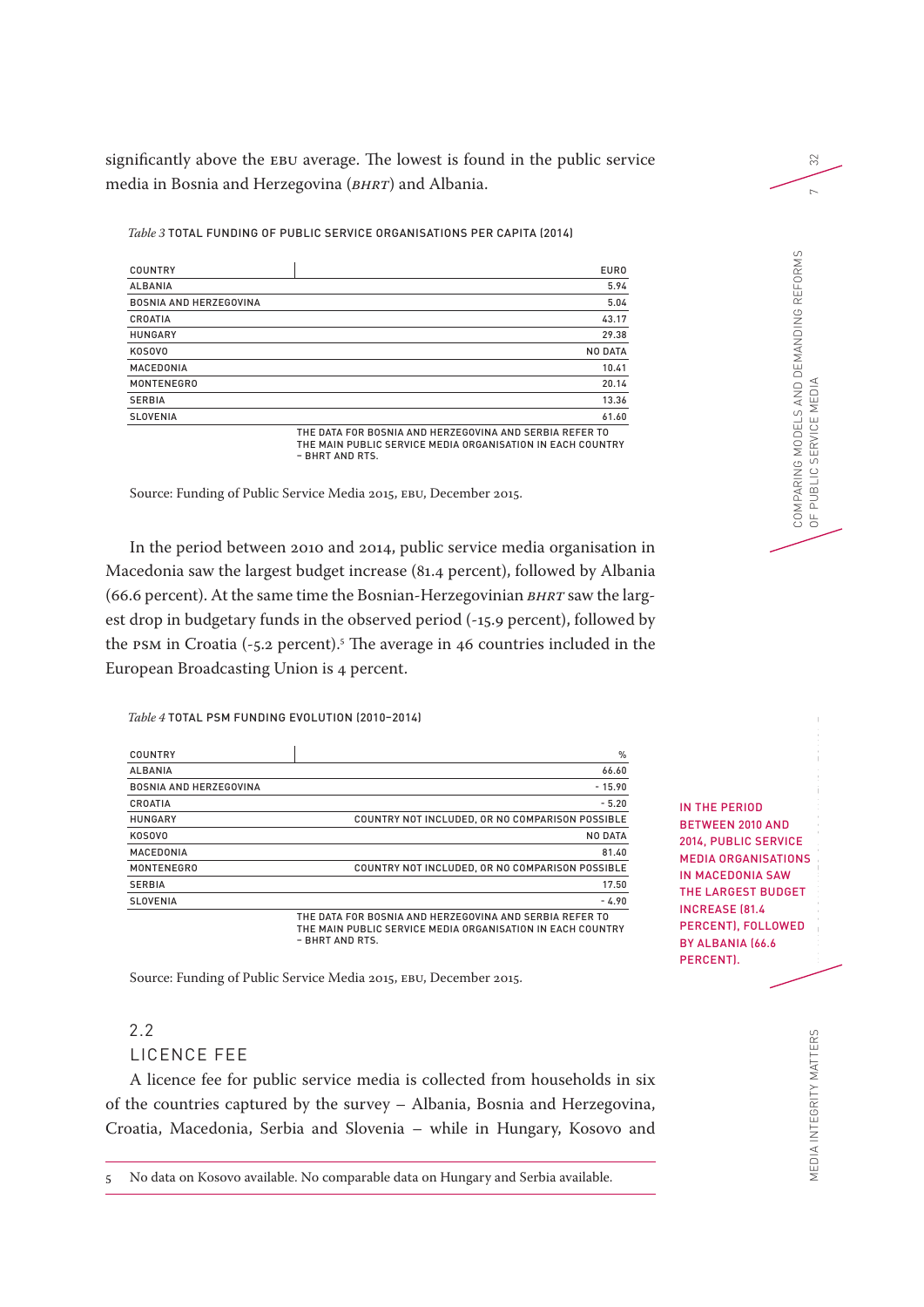Montenegro, fees are not collected. In Kosovo, for instance, the law envisages licence fees as a major source of the PSM's income, but since the collapse of the collection system in 2009, the PSM is funded mostly through the state budget.

In those countries where the fees are collected, they represent proportionally the largest stream of revenue for PSM systems, but in all six countries the law allows for other sources of income. For example, all PSMs are entitled to advertising income. Other streams of revenue may include financial support from the state budget, commercial exploitation, sales of programming and donations.

With the exception of Bosnia and Herzegovina, in all countries which collect the licence fee, the law determines the entities liable to pay the licence fee and the manner of collecting the fee. The law in Bosnia and Herzegovina lays down liable entities, but the way in which the fee is to be collected is left to the decision of the Board of the PSM system.

Similarly, in five countries the amount of the licence fee is set out in the law, while the legislation adopted in Bosnia and Herzegovina stipulates that the amount be proposed by the Communication Regulatory Agency once every five years, and the parliament sets the amount of the licence fee.

In four countries the amount of the licence fee is to be adjusted automatically to certain economic indicators. For example, Bosnia and Herzegovina links the change in the amount of the applicable licence fee to the inflation rate, Croatia to 1.5 percent of the average monthly salary in the country, and Macedonia to the cost of living. While in Serbia the adjustment to cost of living will be applied from 2017, in the other three countries the amount of licence fees has seen no adjustment in several years. For example, Croatia cites the recession as the reason for fixing the fee. In Slovenia, for instance, the fee is not adjusted automatically, but it is up to the government to decide any increase in the licence fee, up to 10 percent, provided that there are justified reasons for doing so.

All countries collect the licence fees on a monthly basis. In Croatia and Slovenia, the licence fee is collected directly by PSM organisations, in Albania, Macedonia and Serbia by other agencies, while Bosnia and Herzegovina has a mixed system in place. There, the largest share of the fees is collected by telecommunication operators, while internal services of *RTVFBiH* and *RTRS* collect the license fees from those households that do not pay the fees through landline phone bills.

*Chart 1* LICENCE FEE COLLECTION



\*MOSTLY THROUGH TELECOMMUNICATION OPERATORS, AT RTRS AND RTVFBIH PARTLY BY INTERNAL **SERVICES** 

ID<br>N IN THE COUNTRIES OF SOUTH EAST EUROPE ALL COUNTRIES COLLECT THE LICENCE FEES ON A MONTHLY BASIS. ONLY IN CROATIA AND SLOVENIA, THE LICENCE FEE IS COLLECTED

DIRECTLY BY PSM ORGANISATIONS.

COMPARING MODELS AND DEMANDING REFORMS

COMPARING MODELS AND DEMANDING REFORMS<br>OF PUBLIC SERVICE MEDIA

OF PUBLIC SERVICE MEDIA 8

PUBLIC SERVICE MEDIA

32

 $\infty$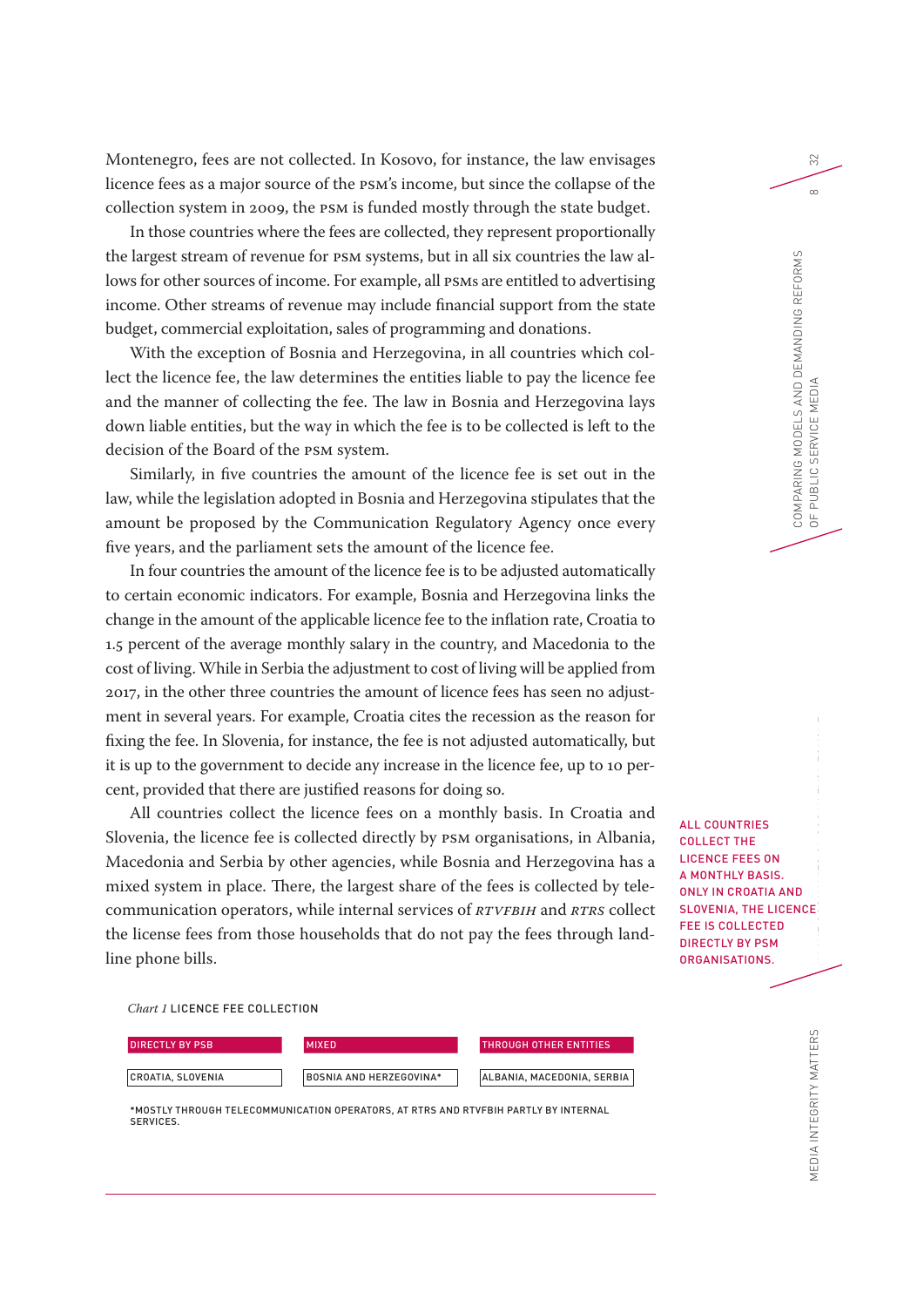In all six countries there are institutions and population groups that are exempt from payment of the licence fee. In Albania these include education and public health institutions and boarding houses of public schools, while in Croatia certain groups of persons with disabilities. In Macedonia, Serbia and Slovenia, for example, social benefits beneficiaries and some groups of persons with disabilities are, among others, exempt from the licence fee.

Albania has the smallest fee, with around 70 euro cents per month, while Slovenia has set the highest, at 12.75 euro, followed by Croatia with around 11 euro, Bosnia and Herzegovina with around 3.8 euro, Macedonia with around 3 and Serbia with around 1.2 euro.

Four countries have a licence fee collection rate of over 90 percent. Albania seems to be the most successful with 99 percent (2015), where the collection rate has improved significantly with the overall improvement in the collection of electricity bills, considering that a few years ago it was 30 percent. Serbia is next, with 94 percent of fees being collected (June 2016); Croatia and Slovenia follow, with around 92 percent each (2014 and 2015 respectively). Macedonia collected 75.8 percent of the fees in 2015, while Bosnia and Herzegovina was the poorest performer, with slightly over 50 percent of fees collected in 2015.

Licence fees represent, proportionally, the largest stream of PSM revenue in all countries where such fees are collected. In Albania, the licence fee represented 45 percent (2015) of the PSM's income, while in Croatia, on the other side of the spectrum, it totalled 85.56 percent (2014) of the total income. In Kosovo, for instance, 72.3 percent of the total income of the PSM came from the licence fee in 2009, the last time the fee was collected.

*Table 5* PERCENTAGE OF INCOME FROM LICENCE FEES IN THE PSM TOTAL BUDGET/INCOME

| <b>COUNTRY</b>                |                                              |                      |        | $\%$                    |
|-------------------------------|----------------------------------------------|----------------------|--------|-------------------------|
| <b>ALBANIA</b>                |                                              | 2015                 |        | 45.00                   |
| <b>BOSNIA AND HERZEGOVINA</b> | <b>BHRT</b><br><b>RTRS</b><br><b>RTVFBIH</b> | 2015<br>2014<br>2015 |        | 59.84<br>46.75<br>62.70 |
| CROATIA                       |                                              | 2014                 |        | 85.56                   |
| <b>HUNGARY</b>                |                                              |                      |        | N/A                     |
| <b>KOSOVO</b>                 |                                              |                      |        | N/A                     |
| MACEDONIA                     |                                              | 2015                 |        | 65.80                   |
| <b>MONTENEGRO</b>             |                                              |                      |        | N/A                     |
| <b>SERBIA</b>                 | <b>RTS</b><br><b>RTV</b>                     | 2014<br>2014         | *<br>* | 44.00<br>45.00          |
| <b>SLOVENIA</b>               |                                              | 2015                 |        | 73.40                   |

FUNDING AND GOVERNING MODELS OF THE PUBLIC SERVICE MEDIAN SERVICE SERVICE MEDIAN SERVICE MEDIAN SERVICE SERVICE MEDIAN SERVICE MEDIAN SERVICE SERVICE SERVICE MEDIAN SERVICE MEDIAN SERVICE MEDIAN SERVICE MEDIAN SERVICE MEDI IN THE COUNTRIES OF SOUTH EAST END ALBANIA HAS THE SMALLEST FEE, WITH AROUND 70 EURO CENTS PER MONTH, WHILE SLOVENIA HAS SET THE HIGHEST, AT 12.75 EURO, FOLLOWED BY CROATIA WITH AROUND 11 EURO, BOSNIA AND HERZEGOVINA WITH AROUND 3.8 EURO, MACEDONIA WITH AROUND 3 AND SERBIA WITH AROUND 1.2 EURO.

\* IN THE COURSE OF 2014, LICENCE FEE COLLECTION WAS HALTED IN SERBIA, AND IN 2015 IT WAS NOT COLLECTED.

Among the recent changes, the licence fee was reduced by 50 percent for a certain category of liable persons in Croatia – as a measure to assist retired persons with a monthly income below 1,500 HRK (around 200 euro). After announcements on the abolition of the licence fee had come from high positions in the Serbian government in 2013, the next year saw historically low rates of fees collected, thus threatening the existence of the PSM system. A special law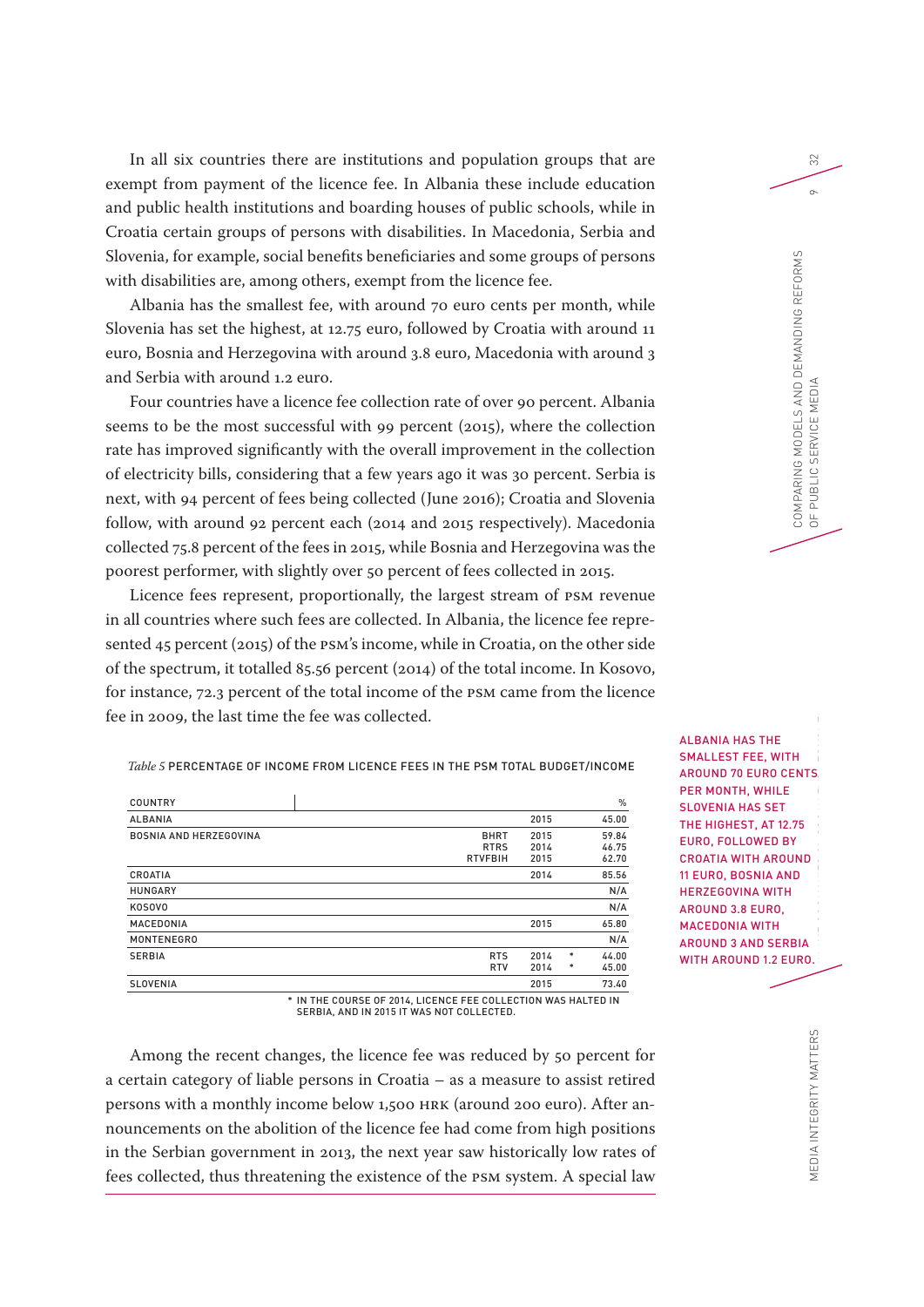was adopted in 2015 which fixed the amount of the licence fee for 2016 to 150 RSD per month (approx. 1.2 euro), compared to 500 RSD previously. According to the EBU report, the reduced fee was a temporary agreement for 2016 only. It is to be increased again to guarantee PSM in Serbia a stable and independent source of funding.<sup>6</sup>

#### *Table 6* MONTHLY LICENCE FEE

| <b>COUNTRY</b>                | EURO* |
|-------------------------------|-------|
| <b>ALBANIA</b>                | 0.70  |
| <b>BOSNIA AND HERZEGOVINA</b> | 3.80  |
| CROATIA                       | 11.00 |
| <b>HUNGARY</b>                | N/A   |
| <b>KOSOVO</b>                 | N/A   |
| MACEDONIA                     | 3.00  |
| <b>MONTENEGRO</b>             | N/A   |
| <b>SERBIA</b>                 | 1.20  |
| <b>SLOVENIA</b>               | 12.75 |

\* EXCEPT FOR SLOVENIA, THE AMOUNT OF THE LICENCE FEE HAS BEEN CONVERTED FROM THE NATIONAL CURRENCIES FOR THE PURPOSE OF THE REPORT; IT IS THEREFORE AN APPROXIMATE AMOUNT IN EURO.

Recently, a lower licence fee for all citizens was proposed in Croatia, while in Albania, Macedonia, Serbia and Slovenia, there were public voices requesting the abolition of the licence fee, but none of these countries saw changes in this regard. In Bosnia and Herzegovina, there is ongoing discussion about replacement of the existing system of fee collection, but no changes have yet been adopted.

According to the EBU report, "the licence fee was on average 11 euro per month and per household in the EBU area in 2015. Western European and Nordic countries are charging much higher licence fees than southern and eastern European countries."7 However, two countries from our region are among ten countries in Europe with the highest licence fees for PSM paid by households. These ten countries include Switzerland, with the highest licence fee, followed by Denmark, Norway, Austria, Sweden, Germany, United Kingdom, Slovenia, Ireland and Croatia. In late 2015, the licence fee decreased in Germany and Switzerland. In Switzerland it decreased by one euro per month. It is now 35.1 euro per month. In Germany the licence fee decreased from 17.98 to 17.62 euro per month in late 2015.

# 2.3

# STATE BUDGET

In all countries of South East Europe covered by our report, state funding of public service media is permissible. In Hungary, Kosovo and Montenegro, unlike in other countries, state funds represent the principal and by far the largest

# 7 Ibid.

32

 $\supseteq$ 

<sup>6</sup> See Licence Fee 2016, EBU, October 2016, p. 10.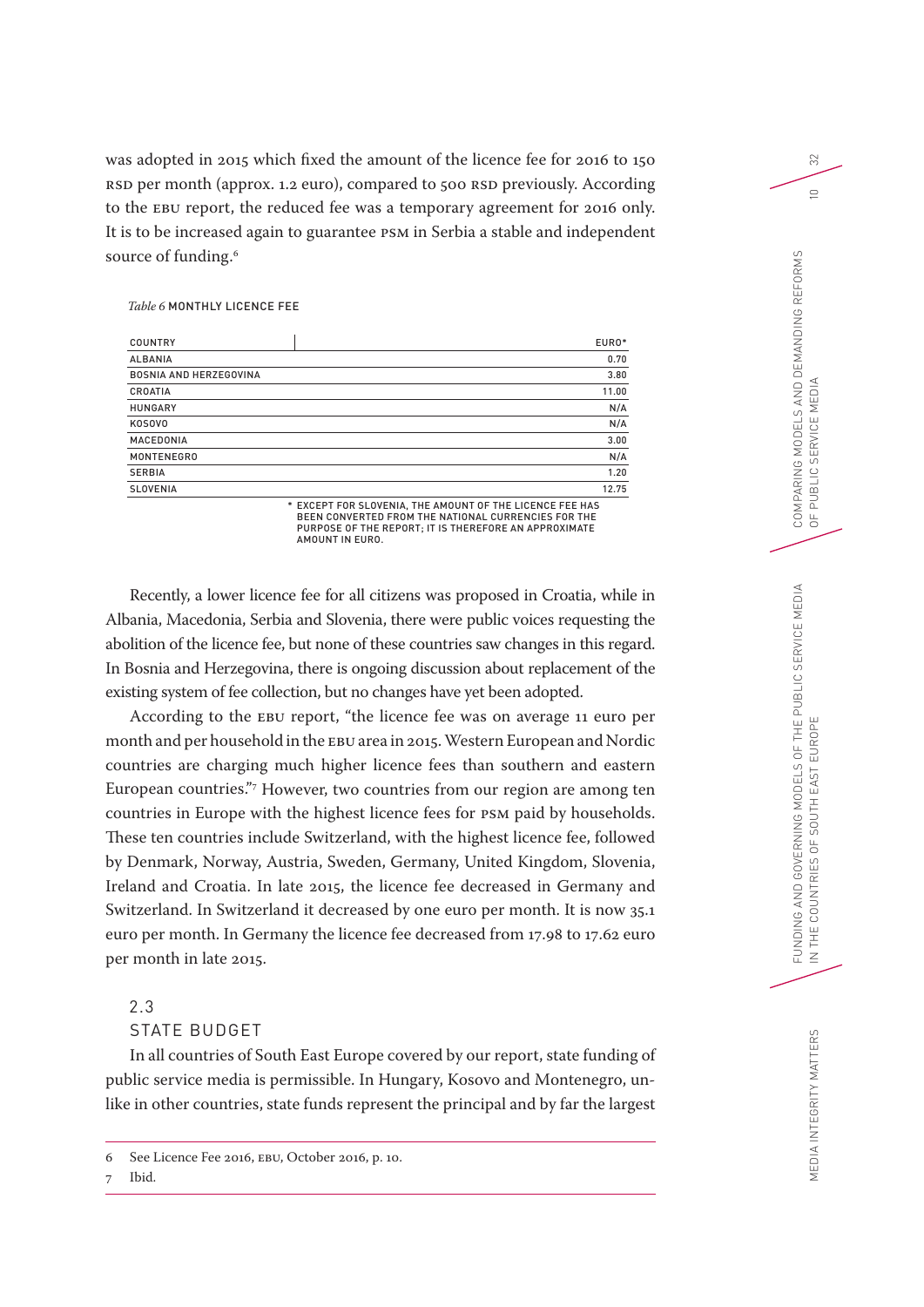source of income for national public broadcasters. Exceptionally, the Serbian PSM system was mostly funded from the state budget in 2015, allowing the PSM to establish an effective system of licence fee collection in 2016. The legislation in other countries generally provides for state funding of specific activities (e.g., programming aimed at their citizens living abroad, important educational, cultural, science or minority programming).

In five countries covered by this study, no state funds were earmarked to public broadcasters for digitalisation. In Slovenia, for instance, this is laid down in the law, but the PSM paid for digitalisation from its own resources. In Bosnia and Herzegovina, the state provided for equipment and infrastructure, but the broadcasters financed digitalisation of the technical capacity for producing and broadcasting of programming. In Macedonia and Montenegro, funds for digitalisation are directly provided to public broadcasters, while in Albania the state took on the role of guarantor for a loan obtained by the PSM to fund digitalisation. In Montenegro, the EU Delegation provided financial support for the PSM digitalisation, as well.

In the recent debates, an opposition party in Macedonia, for example, proposed the abolition of the licence fee and a shift to budget financing of the PSM. In Montenegro, where the PSM is mostly funded from the state budget, the government proposal included an increase in state funding, while in Kosovo, where the funding model is being discussed, the main ruling party and the PSM management support the continuation of the state financing for the PSB. Serbia and Slovenia saw, for example, initiatives proposing the abolition of licence fees, but no alternative models, including state financing, were on the table.

*Chart 2* PRINCIPAL SOURCE OF PSM FUNDING

#### STATE BUDGET AND RESIDENCE FEET AND RESIDENCE FEET AND RESIDENCE FEET AND RESIDENCE FEET AND RESIDENCE FEET AND RESIDENCE FEET AND RESIDENCE FEET AND RESIDENCE FEET AND RESIDENCE THE SECOND SECOND SECOND SECOND SECOND SECO

HUNGARY, KOSOVO, MONTENEGRO ALBANIA, BOSNIA AND HERZEGOVINA, CROATIA, MACEDONIA, SERBIA, SLOVENIA

# 2.4 ADVERTISING

Advertising money is a legitimate source of income for public broadcasters in all countries included in the survey. With the exceptions of Albania, where the same rules are in place for both public and commercial media outlets, in all other countries stricter rules regarding advertising apply to public broadcasters, compared to commercial entities.

In absolute terms, with amounts between 12 and 17 million euro per year, public broadcasters in Slovenia, Croatia, Serbia and Hungary<sup>s</sup> earn the largest adver-

8 In Hungary, there are no exact data on advertising revenues, but this source of income is captured in the budget under "Commercial, property management and other revenues".

D<br>NI<br>Po IN THE COUNTRY OF SOUTH EAST COUNTRIES OF SOUTH EAST OF SOUTH EAST OF SOUTH EAST COUNTRIES OF SOUTH EAST OF SOUTH EAST OF SOUTH EAST OF SOUTH EAST OF SOUTH EAST OF SOUTH EAST OF SOUTH EAST OF SOUTH EAST OF SOUTH EAST OF SO IN THE RECENT DEBATES, AN OPPOSITION PARTY IN MACEDONIA, FOR EXAMPLE, PROPOSED THE ABOLITION OF THE LICENCE FEE AND A SHIFT TO BUDGET FINANCING OF THE PSM.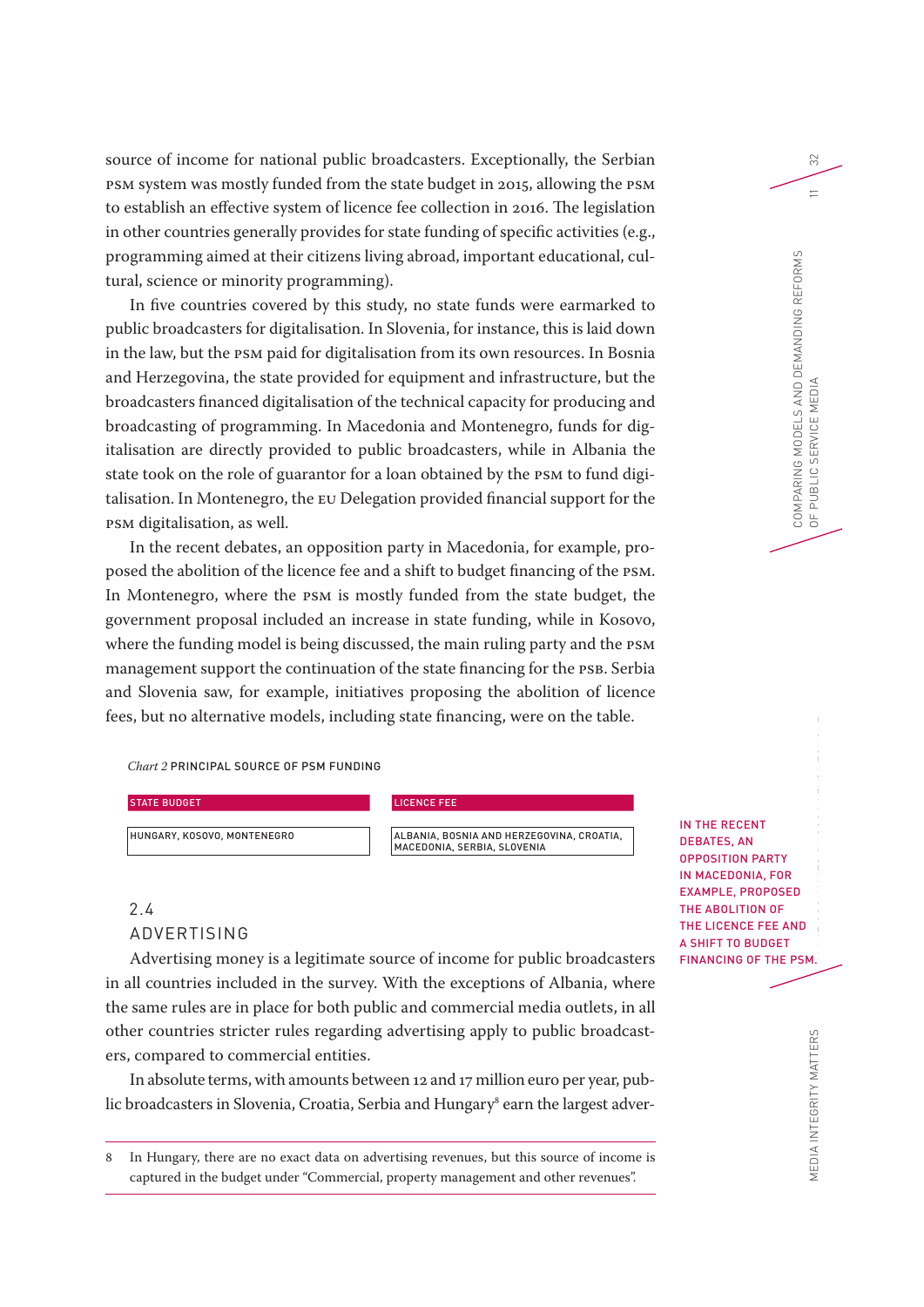tising income among the countries surveyed, while in Albania and Macedonia the advertising income of public broadcasters is less than 500,000 euro.

Indeed, in Albania and Macedonia this type of income represents only 2 percent of the total budget/income of public broadcasters. Proportionally, *RTVFBiH*, a part of the PSM system in Bosnia in Herzegovina, saw 25.5 percent of its budget/income coming from advertising in 2015, the largest share among the nine countries, followed by Serbian *RTS* (20.7 percent) and the *RTK* in Kosovo (18 percent).

*Table 7* INCOME FROM ADVERTISING IN THE PSM TOTAL BUDGET/INCOME

| <b>COUNTRY</b>                |                                              | <b>YEAR</b>          | $\%$                   |
|-------------------------------|----------------------------------------------|----------------------|------------------------|
| <b>ALBANIA</b>                |                                              | 2015                 | 2.00                   |
| <b>BOSNIA AND HERZEGOVINA</b> | <b>BHRT</b><br><b>RTRS</b><br><b>RTVFBIH</b> | 2015<br>2014<br>2015 | 8.96<br>13.70<br>25.50 |
| CROATIA                       |                                              | 2014                 | 7.65                   |
| <b>HUNGARY</b>                |                                              | 2014                 | 6.00                   |
| <b>KOSOVO</b>                 |                                              | 2015                 | 18.00                  |
| MACEDONIA                     |                                              | 2015                 | 2.00                   |
| <b>MONTENEGRO</b>             |                                              | 2015                 | 7.86                   |
| <b>SERBIA</b>                 | <b>RTS</b><br><b>RTV</b>                     | 2015<br>2015         | 20.70<br>3.10          |
| <b>SLOVENIA</b>               |                                              | 2015                 | 9.40                   |

Source: Data collected by the SEE Media Observatory researchers from the PSM annual reports.

The PSM in Kosovo sells its commercial air time directly to advertisers, while in Croatia, Hungary and Slovenia this is done via advertising (media buying) agencies. Both models are in use in other countries included in the survey.

*Table 8* PUBLIC SERVICE MEDIA DETAILED FUNDING MIX (2014)

| <b>COUNTRY</b>                          | <b>PUBLIC FUNDS</b>                              | LICENCE FEE                               | <b>ADVERTISING</b>                        | <b>OTHER</b><br>COMMERCIAL<br><b>INCOME</b>      | <b>OTHER</b>                                     |
|-----------------------------------------|--------------------------------------------------|-------------------------------------------|-------------------------------------------|--------------------------------------------------|--------------------------------------------------|
| <b>ALBANIA</b>                          | 15 %                                             | 59 %                                      | 5 %                                       | N/A                                              | 20 %                                             |
| <b>BOSNIA AND</b><br><b>HERZEGOVINA</b> | <b>NO DATA</b>                                   | <b>NO DATA</b>                            | NO DATA                                   | <b>NO DATA</b>                                   | <b>NO DATA</b>                                   |
| CROATIA                                 | <b>NO LABELS</b><br>BELOW 3 %                    | 86 %                                      | 8%                                        | 3%                                               | <b>NO LABELS</b><br><b>BELOW 3 %</b>             |
| <b>HUNGARY</b>                          | 81 %                                             | N/A                                       | 4%                                        | 3%                                               | 12 %                                             |
| <b>KOSOVO</b>                           | <b>NOT INCLUDED</b><br>IN THE EBU<br><b>DATA</b> | NOT INCLUDED<br>IN THE EBU<br><b>DATA</b> | NOT INCLUDED<br>IN THE EBU<br><b>DATA</b> | <b>NOT INCLUDED</b><br>IN THE EBU<br><b>DATA</b> | <b>NOT INCLUDED</b><br>IN THE EBU<br><b>DATA</b> |
| MACEDONIA                               | 25 %                                             | 65 %                                      | 4 %                                       | 6%                                               | N/A                                              |
| <b>MONTENEGRO</b>                       | 85 %                                             | N/A                                       | 12 %                                      | 4%                                               | N/A                                              |
| <b>SERBIA</b>                           | 60 %                                             | $18 \%$                                   | 17 %                                      | <b>NO LABELS</b><br>BELOW 3 %                    | <b>NO LABELS</b><br>BELOW 3 %                    |
| <b>SLOVENIA</b>                         | 5 %                                              | 72 %                                      | 11 %                                      | 12 %                                             | N/A                                              |

SUMS DO NOT ALWAYS ADD UP TO 100 % BECAUSE OF ROUNDING. THE DATA FOR BOSNIA AND HERZEGOVINA AND SERBIA REFER TO THE MAIN PUBLIC SERVICE MEDIA

\* ORGANISATION IN EACH COUNTRY – BHRT AND RTS. COLLECTION OF THE LICENCE FEE IN SERBIA HALTED IN 2014.

Source: Funding of Public Service Media 2015, EBU, December 2015.

FLANDING AND GOVERNING MODELS OF THE PUBLIC SERVICE SERVICE SERVICE SERVICE SERVICE SERVICE SERVICE SERVICE SERVICE SERVICE SERVICE SERVICE SERVICE SERVICE SERVICE SERVICE SERVICE SERVICE SERVICE SERVICE SERVICE SERVICE SE IN THE COUNTRIES OF SOUTH EAST WITH AMOUNTS BETWEEN 12 AND 17 MILLION EURO PER YEAR, PUBLIC BROADCASTERS IN SLOVENIA, CROATIA, SERBIA AND HUNGARY EARN THE LARGEST ADVERTISING INCOME AMONG THE COUNTRIES SURVEYED, WHILE IN ALBANIA AND MACEDONIA THE ADVERTISING INCOME OF PUBLIC BROADCASTERS IS LESS THAN 500,000 EURO.

 $\approx$ 

MEDIA INTEGRITY MATTERS MEDIA INTEGRITY MATTERS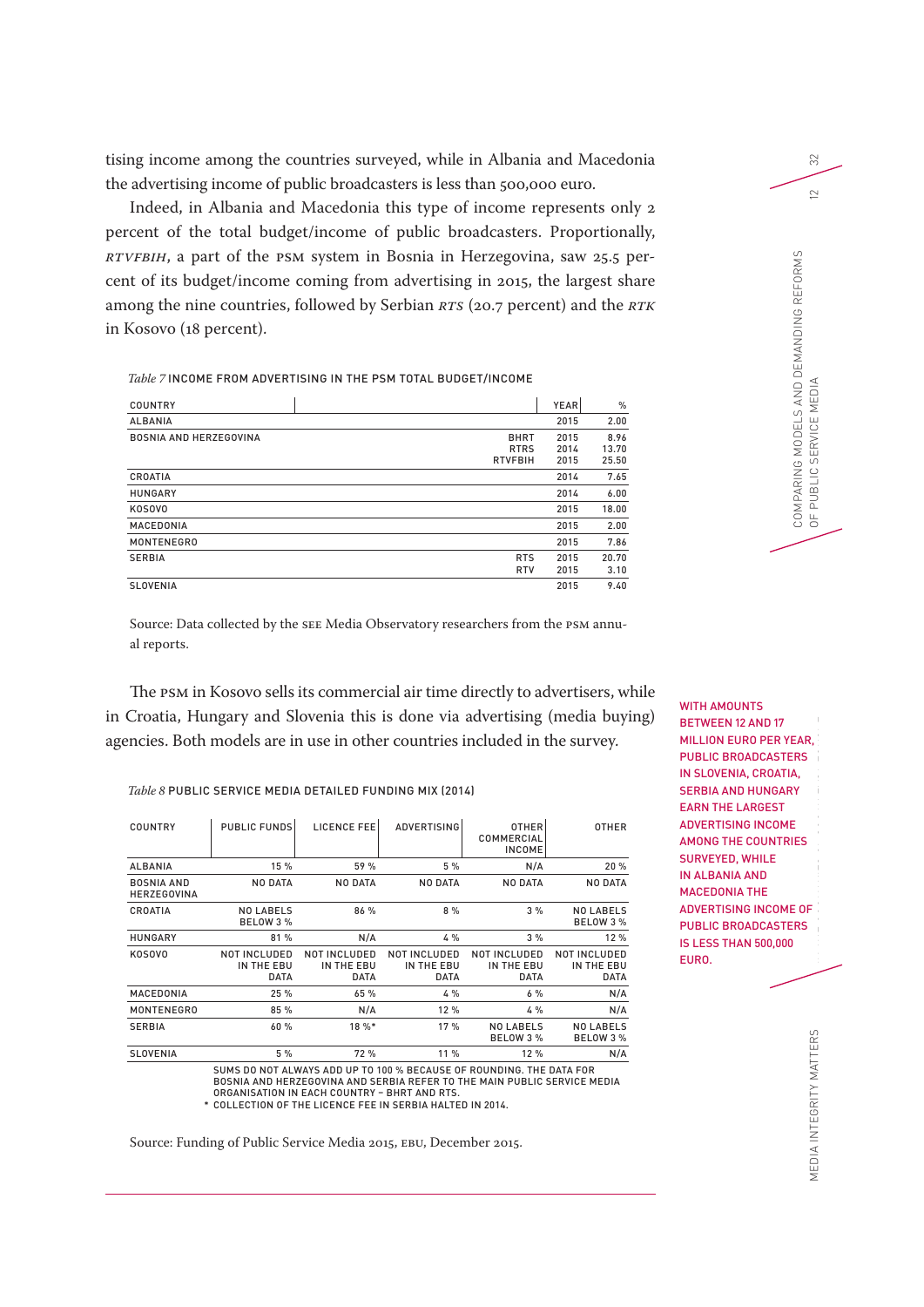In some countries, such as Albania and Serbia, data on advertising money spent by the state or public companies are not readily available. Available data suggest that in Bosnia and Herzegovina, Hungary, Kosovo and Montenegro the state or public companies allocate advertising funds to public broadcasters in a non-transparent manner.

# 2.5

# PSM SPENDING

Public service media in the South East European countries surveyed use different methods for collecting data on spending and, as a result, these data do not allow for an easy comparison of spending patterns across the nine countries. For example, data on spending broken down by organisational units set up within the public service media organisations are rarely available.

In Hungary, data on the budget line relating to salaries of PSM employees are also not available. With a view to other countries, *RTV*, a part of the Serbian PSM system, with 66.5 percent in 2015, and the PSM in Kosovo with 57.4 percent in 2015 are the only examples of public service media that spend more than half their budget on salaries. They are followed by the PSM in Montenegro, with slightly less than half the budget being spent on salaries (49.5 percent in 2015). Slovenian PSM spent 44.1 percent of the 2015 budget on salaries. Albanian PSM, with 35 percent and the PSM in Macedonia (32.89 percent in 2015) have the smallest share of the budget earmarked for employees' salaries.

Data on spending for programming production show that public broadcasters in Kosovo, at 33.4 percent in 2015 and Montenegro, at 29.8 percent in 2015, spent the largest share of the budget for the costs of programming production, compared to other countries where these data are available. In Macedonia (11.42 percent in 2015), the smallest share is spent for this purpose.

# 2.6

# PSM FINANCIAL TRANSPARENCY

Among the countries surveyed, Hungary is the only country where reports relating to the financial performance of the PSM are not publicly available. On the other hand, in Slovenia detailed annual plans and reports of *RTV Slovenia* have been available on the PSM website for the past 10 years, including the main data on financial performance. Public release of such reports is a recent practice in Albania, where the 2014 and 2015 financial reports are available, while past reports were only available upon request for access to information of public character. In Bosnia and Herzegovina, for instance, the availability of reports depends on the practices adopted by specific broadcasters. *RTVFBiH* tends to be the least transparent, and its last publicly available financial report dates back to 2012.

RING AND GOVERNING MODELS OF THE PUBLIC SERVICE SERVICE MEDIAN MODELS OF THE PUBLIC SERVICE MEDIAN RESIDENCE M<br>In the public service median median median median median median median median median median median median medi<br> AMONG THE COUNTRIES SURVEYED, HUNGARY IS THE ONLY COUNTRY WHERE REPORTS RELATING TO THE FINANCIAL PERFORMANCE OF THE PSM ARE NOT PUBLICLY AVAILABLE. ON THE OTHER HAND, IN SLOVENIA DETAILED ANNUAL PLANS AND REPORTS OF RTV SLOVENIA HAVE BEEN AVAILABLE ON THE PSM WEBSITE FOR THE PAST 10 YEARS, INCLUDING THE MAIN DATA ON FINANCIAL

PERFORMANCE.

COMPARING MODELS AND DEMANDING REFORMS

COMPARING MODELS AND DEMANDING REFORMS<br>OF PUBLIC SERVICE MEDIA

OF PUBLIC SERVICE MEDIA 13

PUBLIC SERVICE MEDIA

32

 $\infty$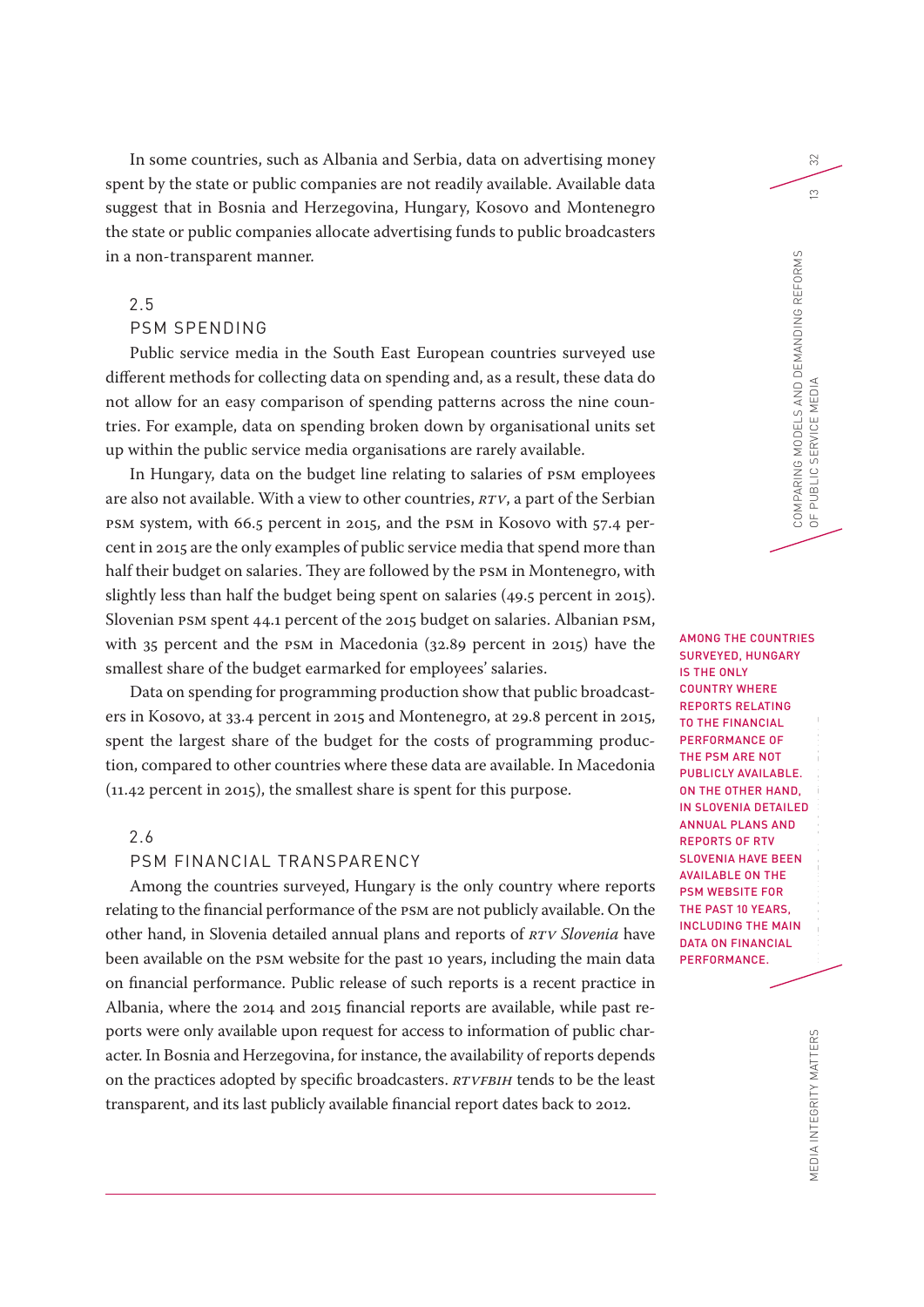#### *Chart 3* PUBLIC AVAILABILITY OF PSM FINANCIAL REPORTS

| <b>NO</b> | YES |
|-----------|-----|
|-----------|-----|

| <b>HUNGARY</b> |  |  |  |
|----------------|--|--|--|
|                |  |  |  |
|                |  |  |  |
|                |  |  |  |

ALBANIA, BOSNIA AND HERZEGOVINA\*, CROATIA, KOSOVO, MACEDONIA, MONTENEGRO, SERBIA, SLOVENIA

\* AT RTVFBIH, ONE OF THE PUBLIC MEDIA ORGANISATIONS IN BOSNIA AND HERZEGOVINA, PUBLIC RELEASE OF FINANCIAL REPORTS IS NOT A REGULAR PRACTICE; NO REPORTS HAVE BEEN AVAILABLE SINCE 2012.

# 2.7

# SUPERVISION OF PSM FINANCING

In five countries included in our regional survey – Albania, Croatia, Hungary, Macedonia and Slovenia – there are separate bodies that are tasked with providing supervision of PSM financial operations, while in the rest of the countries surveyed, a single entity performs both governing and supervisory duties relating to programming and financial management. In Albania, that separate body – the Advisory Board – has, in fact, only an advisory role to the main governing body. In Hungary, within the complex structure of the public media system and the governing bodies, there is Public Service Fiscal Council supervising the budget of MTVA – the Media Service Support and Asset Management Fund.

As regards the appointment of members of bodies that oversee financial management at PSMs, practices differ across the countries surveyed. For instance, in Kosovo and Montenegro all members of such bodies, which at the same time are the general governing bodies of the PSMs, are appointed by the parliament. Unlike these two countries, members of a similar entity which performs both the governing and supervisory duties in Serbia are appointed by the regulatory agency in the field of electronic media. In Croatia and Slovenia, for instance, a separate body functions as a supervisor of financial operations at the PSMs. Members of these bodies are appointed mainly by the parliament, but also by self-organised employees at the PSMs, while in Slovenia the government also appoints a certain number of members of the supervisory body. In Macedonia, where there is also a separate body in place, members are appointed by the Programme Council.

In several countries for which more data are available, PSMs were subject to auditing by state audit institutions, which often identified poor practices in terms of financial management. For example, the PSM in Montenegro in 2010 and *RTVFBiH* in Bosnia and Herzegovina in 2011 and 2013 received negative opinions from auditors. Similarly, in Serbia in 2012, the auditors identified 39 bad practices, of which 21 were related to spending procedures. In Macedonia, the auditors observed financial operations by the PSM for the years 2013 and 2014 and within an overall solid performance, identified shortcomings in relation to lists of inventory items and human resources in the PSM's internal audit unit.

Apart from Hungary and Montenegro, the relevant supervisory bodies submit reports to legislative bodies on the work of PSMs, including their financial 32

 $\overline{a}$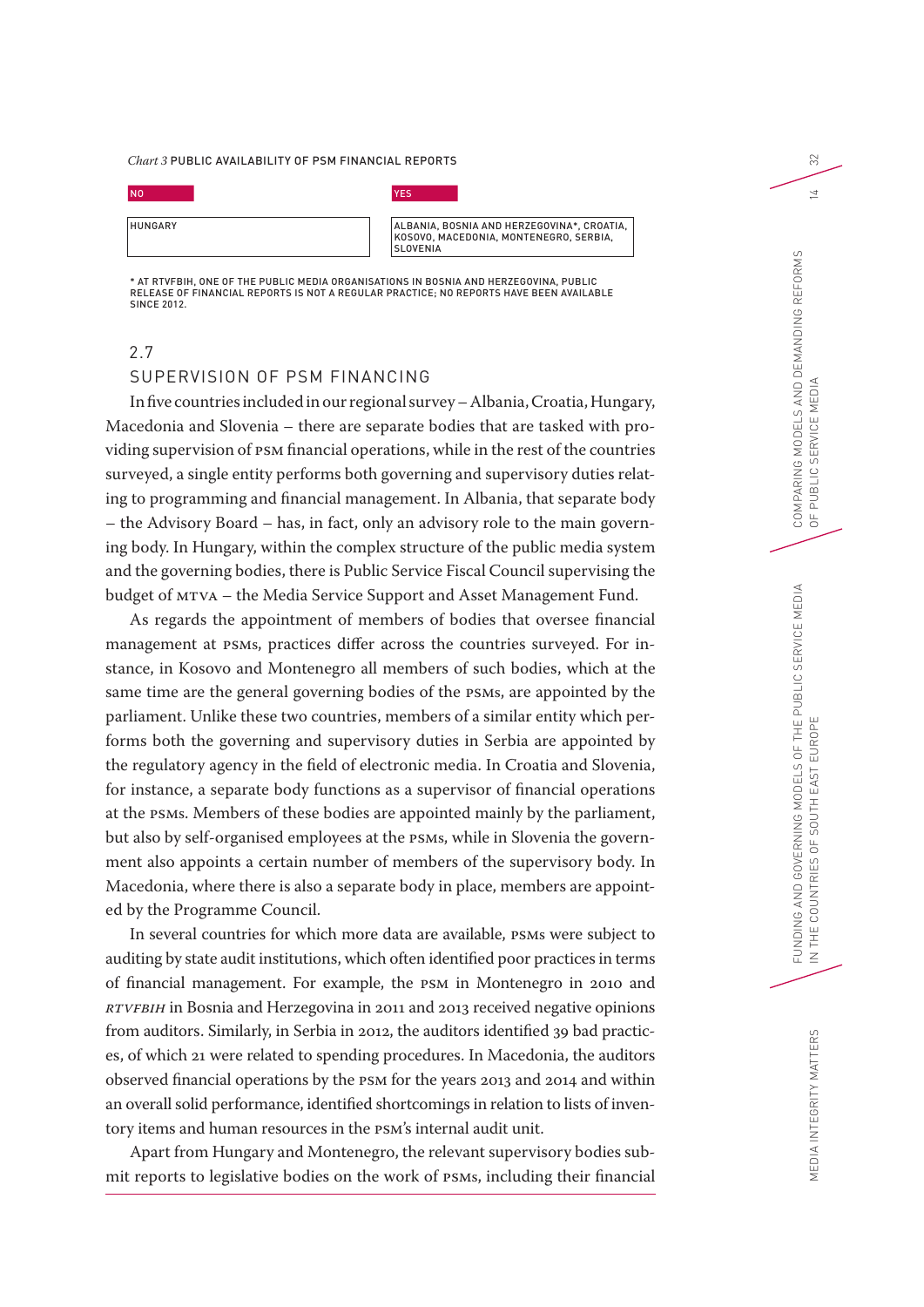operations, in all other countries surveyed. In Slovenia, the supervisory body responsible for oversight of PSM financial operations submits to the parliament an annual report on its own work and findings. Available data suggest that only in Croatia the parliamentary debates resulted in changes in personnel at the PSM, while in other countries such debates have not led to changes of personnel at the PSMs, legislative changes or other measures.

# 3

# GOVERNING MODELS OF PUBLIC SERVICE MEDIA IN SOUTH EAST EUROPE

# 3.1

# GOVERNING BODIES SUPERVISING PSM PERFORMANCE

The governing structure of the public service media in all nine countries of South East Europe covered by our study is defined in the law. Most often there are separate laws pertaining to the public service media (Bosna and Herzegovina, Croatia, Kosovo, Montenegro, Serbia and Slovenia) in the laws regulating all audiovisual media services (Albania and Macedonia) or in general media law (Hungary).

A single governing body supervising both the programming and the financial performance of public service media is still the dominant governing model in the region – five countries (Albania, Bosnia and Herzegovina, Kosovo, Serbia and Montenegro) have such a model. These single governing bodies are called "steering council" (Albania), "council" (Montenegro), "board" (Kosovo), "management board" (Serbia) and "board of governors" (Bosnia and Herzegovina).

In Croatia, Slovenia and Macedonia, the governing model includes two separate bodies – a Programming Council and a Supervisory Board, one devoted to supervision of programming functions and the other to oversight of the financial operations of PSM.

*Chart 4* GOVERNING MODELS OF PSM



The Hungarian model is distinct and quite complex, since PSM there form part of a larger organisational structure, subordinated to both the Media Service Support and Asset Management Fund (MTVA) and the Public Service Foundation, the first governed by the Supervisory Board and the last by the Board of Trustees. In addition, there is also the Board of Public Services, with

Funding and the public service of the public service of the public service  $\mathbf{D}$  is the public service of the public service  $\mathbf{D}$ A SINGLE GOVERNING BODY SUPERVISING BOTH THE PROGRAMMING AND THE FINANCIAL PERFORMANCE OF PUBLIC SERVICE MEDIA IS STILL THE DOMINANT GOVERNING MODEL IN THE REGION – FIVE COUNTRIES (ALBANIA, BOSNIA AND HERZEGOVINA, KOSOVO, SERBIA AND MONTENEGRO) HAVE SUCH A MODEL.

IN THE COUNTRIES OF SOUTH EAST EUROPE

COMPARING MODELS AND DEMANDING REFORMS

COMPARING MODELS AND DEMANDING REFORMS<br>OF PUBLIC SERVICE MEDIA

OF PUBLIC SERVICE MEDIA 15

32

 $\overline{L}$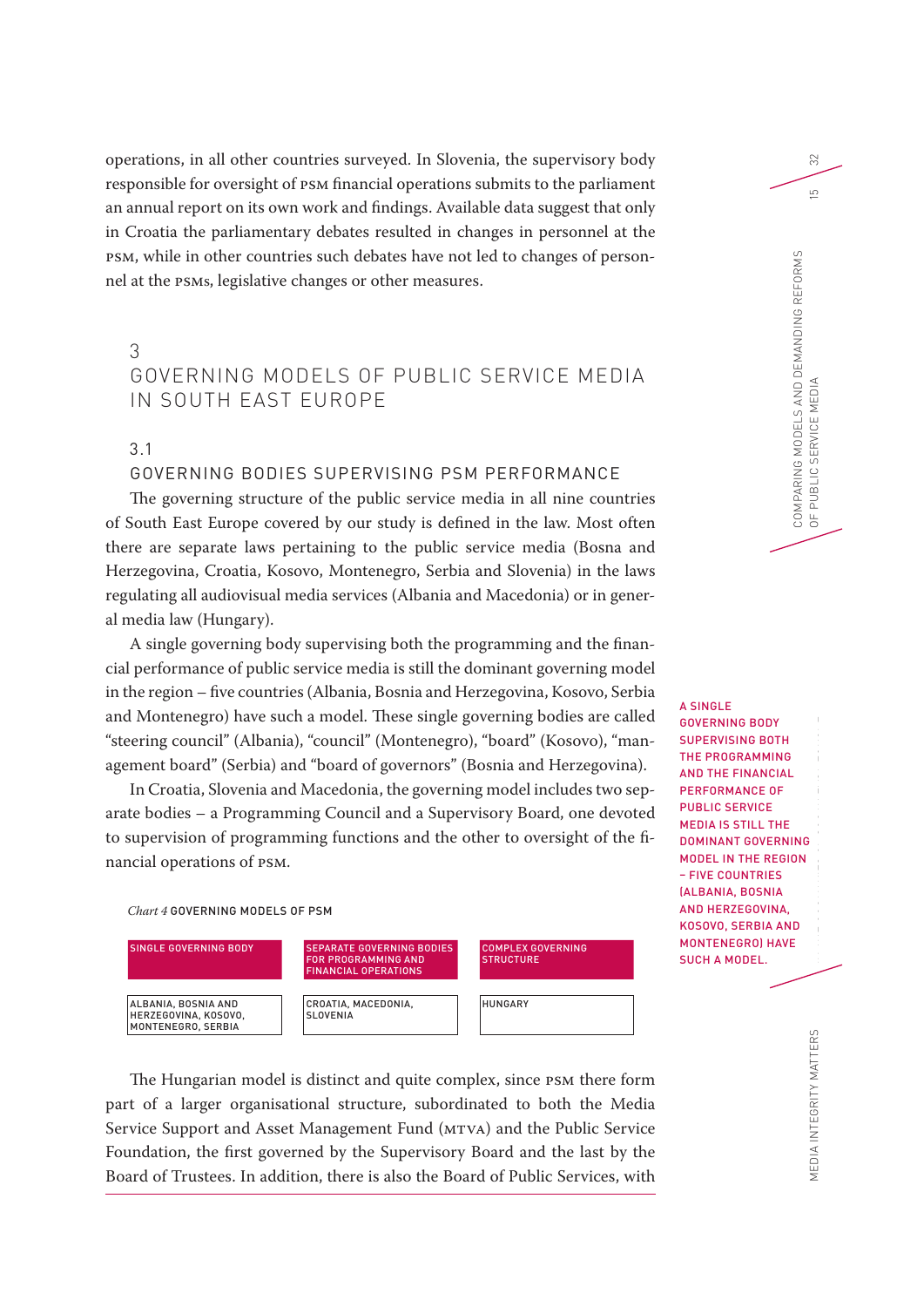a specific role of "social control over the PSM" in Hungary. On top of this, is the Media Council, a regulatory authority in Hungary.



*Chart 5* COMPLEX GOVERNING STRUCTURE OF PSM IN HUNGARY

AUTHOR OF THE CHART: BORBÁLA TÓTH.

#### 3.1.1

# APPOINTMENT PROCEDURES AND THE COMPOSITION OF PSM GOVERNING BODIES

In the governing model comprising a single governing body, its size ranges from four members in Bosnia and Herzegovina and nine members in Serbia and Montenegro, to 11 members in Albania and Kosovo.

In Hungary, the Supervisory Board of MTVA consists of five members; the central governing body of the Public Service Foundation – the Board of Trustees – is composed of eight members, while the Board of Public Services comprises 14 members.

In three countries with separate governing bodies for programming and financing, the size of the bodies in charge of programming ranges from 11 members in Croatia and 13 members in Macedonia, to 29 in Slovenia. The Programme Council in Slovenia is the largest governing body in the region. In these three countries, the size of the other governing body assigned the task of supervising PSM financial operations – the Supervisory Board – ranges from 5 members in Croatia and 7 members in Macedonia, to 11 members in Slovenia.

In both governing models – with a single governing body and with two separate bodies in charge of programming and financing – members of these bodies in almost all countries covered by our study are appointed by parliament, either entirely or partly. The exception is Serbia, where the appointment of the

FUNDING AND GOVERNING MODELS OF THE PUBLIC SERVICE MEDIAN ROOMS OF THE PUBLIC SERVICE MEDIAN ROOMS AND RESPONSITION AND RESPONSITION AND RESPONSITION AND RESPONSITION AND RESPONSITION ASSOCIATION AND RESPONSITION ASSOCIATI IN THE COUNTRIES OF SOUTH EAST AGT AND THE COUNTRIES OF SOUTH EAST AND ALL ALCOHOL THE COUNTRIES OF SOUTH EAST AND ALL ALCOHOL THE COUNTRIES OF SOUND ALL ALCOHOL THE COUNTRIES OF SOUND ALL ALCOHOL THE COUNTRIES OF SOUND AL IN BOTH GOVERNING MODELS – WITH A SINGLE GOVERNING BODY AND WITH TWO SEPARATE BODIES IN CHARGE OF PROGRAMMING AND FINANCING – MEMBERS OF THESE BODIES IN ALMOST ALL COUNTRIES COVERED BY OUR STUDY ARE APPOINTED BY PARLIAMENT, EITHER ENTIRELY OR PARTLY.

COMPARING MODELS AND DEMANDING REFORMS

COMPARING MODELS AND DEMANDING REFORMS<br>OF PUBLIC SERVICE MEDIA

OF PUBLIC SERVICE MEDIA 16

32

 $\leq$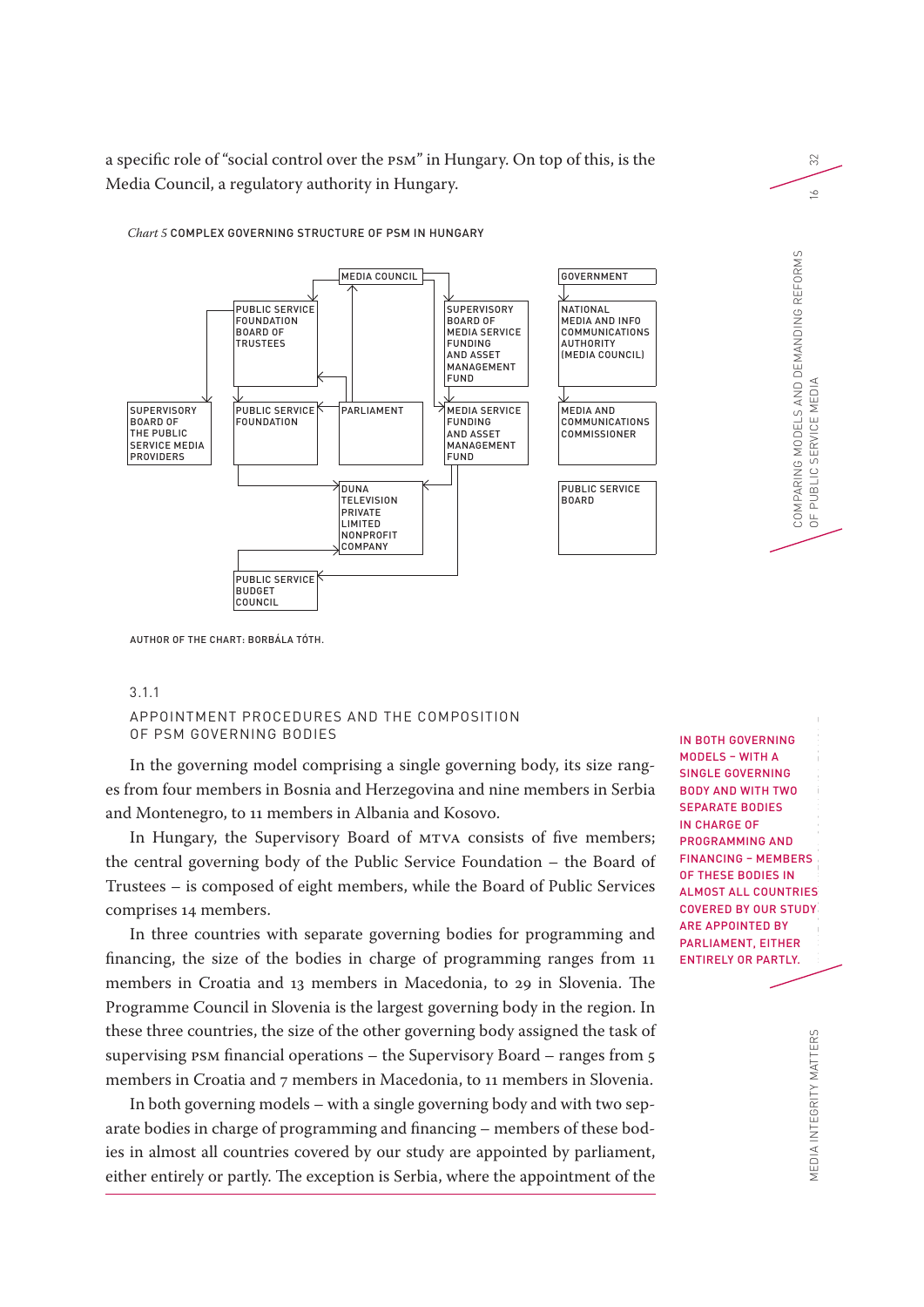single governing body is done by the Council of the Regulatory Authority of Electronic Media, and Macedonia, where members of the Supervisory Board – the governing body in charge of supervising PSM financial operations – are appointed by the PSM governing body in charge of supervision of PSM programming – the Programming Council.

In Bosnia and Herzegovina, in the case of the national public broadcaster *BHRT*, the regulatory authority, the Communication Regulatory Agency, submits the list of nominated candidates for the PSM governing body to parliament.

In Hungary, if we take into account the Board of Trustees of the Public Service Foundation, six out of eight members are appointed in the Parliament, with three members nominated by the government factions and three by the opposition. The other two members are appointed by the regulatory body – the Media Council. Members of another governing body in the complex structure of PSM in Hungary, the Supervisory Board of MTVA, are nominated by the president of the Media Council, who, together with the other four members of the council, is appointed in the Hungarian Parliament. The Board of Public Services is appointed by the nominating organisations, listed in the media law as those representing Hungarian society.

COUNTRY SINGLE GOVERNING TWO GOVERNING BODIES BODY (PROGRAMMING COUNCIL AND SUPERVISORY BOARD) BOARD OF PUBLIC SERVICES) COMPLEX STRUCTURE (BOARD OF TRUSTEES, SUPERVISORY BOARD, ALBANIA 11 BOSNIA AND HERZEGOVINA 4 CROATIA 11+5 HUNGARY 8+5+14 KOSOVO 11 MACEDONIA 13+7 MONTENEGRO 9 SERBIA 9 SLOVENIA 29+11

*Table 9* SIZE OF THE PSM GOVERNING BODIES

In those countries where parliament plays a crucial role in the appointment of the governing bodies of PSM, the law often specifies the groups and organisations which nominate the candidates upon the public call for nominations. In Montenegro, the exact list, with a precise number of candidates per organisation/group is specified.

 In Croatia and Slovenia, besides members of the governing bodies appointed in the parliament, the PSM employees also appoint their representatives in the PSM governing bodies – for supervising both programming and financing. In Slovenia, in the case of the governing body in charge of oversight of PSM financial operations, besides the parliament and employees, the government also appoints members to that body.

FUNDING AND GOVERNING MEDIAN SERVICE MEDIAN SERVICE MEDIAN SERVICE MEDIAN SERVICE MEDIAN SERVICE MEDIAN SERVICE MEDIAN SERVICE MEDIAN SERVICE MEDIAN SERVICE MEDIAN SERVICE MEDIAN SERVICE MEDIAN SERVICE MEDIAN SERVICE MEDIA IN CROATIA AND SLOVENIA, BESIDES MEMBERS OF THE GOVERNING BODIES APPOINTED IN THE PARLIAMENT, THE PSM EMPLOYEES ALSO APPOINT THEIR REPRESENTATIVES IN THE PSM GOVERNING BODIES – FOR SUPERVISING BOTH PROGRAMMING AND FINANCING.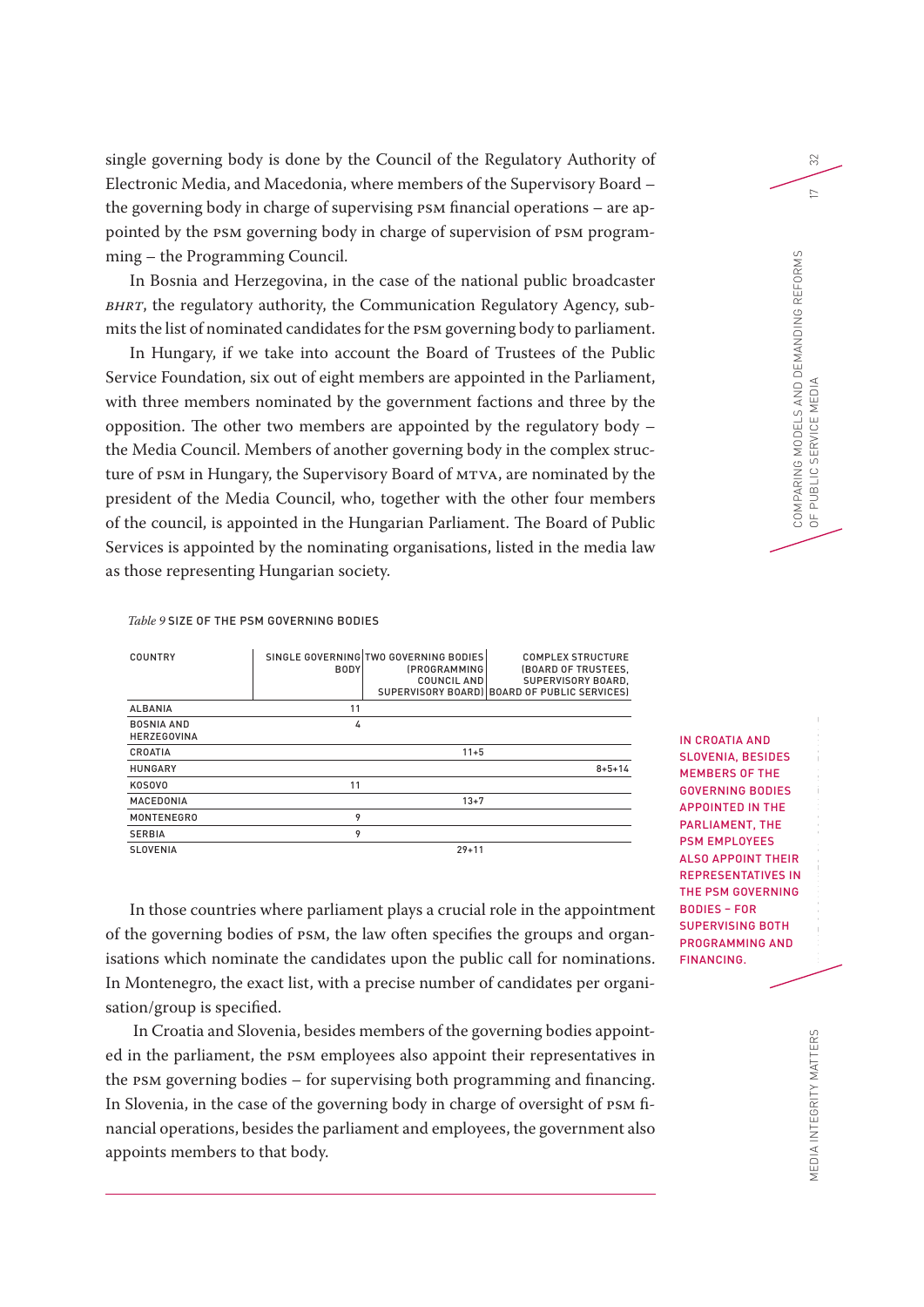In that country, with the large governing body in charge of programming (i.e., the Programming Council with 29 members), besides the specified number of representatives of particular groups, 16 members are appointed by the parliament upon a public call for nominations on the proposal of the general public, i.e. viewers and listeners.

In Slovenia and Macedonia the parliament not only has a role in the appointing procedure for the PSM governing bodies, but it is also directly represented, with five members in the governing body supervising the PSM programming. According to the law regulating PSM in Slovenia, "five members of the Programming Council are appointed by the National Assembly on a proposal from political parties, as closely as possible reflecting the proportional representation of the parties in the National Assembly."

In Albania, ten out of eleven members of the Steering Council, the highest governing body for PSM in that country, are appointed in the parliament through a selection procedure which is expected to respect the balance between the political majority and the opposition, providing that 5 members are supported by the majority and 5 members by the opposition. The chairperson of the governing body (11th member) is also appointed by the parliament, but in a separate procedure.

*Chart 6* APPOINTMENT OF MEMBERS OF PSM GOVERNING BODIES



\*IN HUNGARY, SOME OF THE GOVERNING BODIES ARE APPOINTED BY THE PARLIAMENT AND SOME BY THE MEDIA COUNCIL, A REGULATORY BODY. IN MACEDONIA, THE PROGRAMMING COUNCIL IS APPOINTED BY THE PARLIAMENT, BUT IT APPOINTS THE SUPERVISORY BOARD.

Given the dominant role of parliaments in the appointment procedures of PSM governing bodies, severe delays and obstructions in these procedures have been a common feature in several countries of the region, for instance in Albania, Bosnia and Herzegovina and Hungary. Even when there are no such hindrances, the composition of the governing bodies appointed in the parliament reflects the profile and interests of the political majority. Therefore, the reform of the PSM governing model and the appointment procedures for the governing bodies are among the key demands of media reform initiatives, referring to the urgent need for a "de-politicisation" of the PSM governing and management structures. Such PSM reform initiatives are ongoing, particularly in Macedonia and Montenegro.

FUNDING AND GOVERNING MODELS OF THE PUBLIC SERVICE SERVICE SERVICE SERVICE SERVICE SERVICE SERVICE SERVICE SER<br>The Public Service Service Service Service Service Service Service Service Service Service Service Service Se<br>T GIVEN THE DOMINANT ROLE OF PARLIAMENTS IN THE APPOINTMENT PROCEDURES OF PSM GOVERNING BODIES, SEVERE DELAYS AND OBSTRUCTIONS IN THESE PROCEDURES HAVE BEEN A COMMON FEATURE IN SEVERAL COUNTRIES OF THE REGION.

IN THE COUNTRIES OF SOUTH EAST COUNTRIES OF SOUTH EAST COUNTRIES OF SOUTH EAST COUNTRIES OF SOUTH EAST COUNTRIES OF SOUTH EAST COUNTRIES OF SOUTH EAST COUNTRIES OF SOUTH EAST COUNTRIES OF SOUTH EAST COUNTRIES OF SOUTH EAST

COMPARING MODELS AND DEMANDING REFORMS

COMPARING MODELS AND DEMANDING REFORMS<br>OF PUBLIC SERVICE MEDIA

OF PUBLIC SERVICE MEDIA 18

32

 $\infty$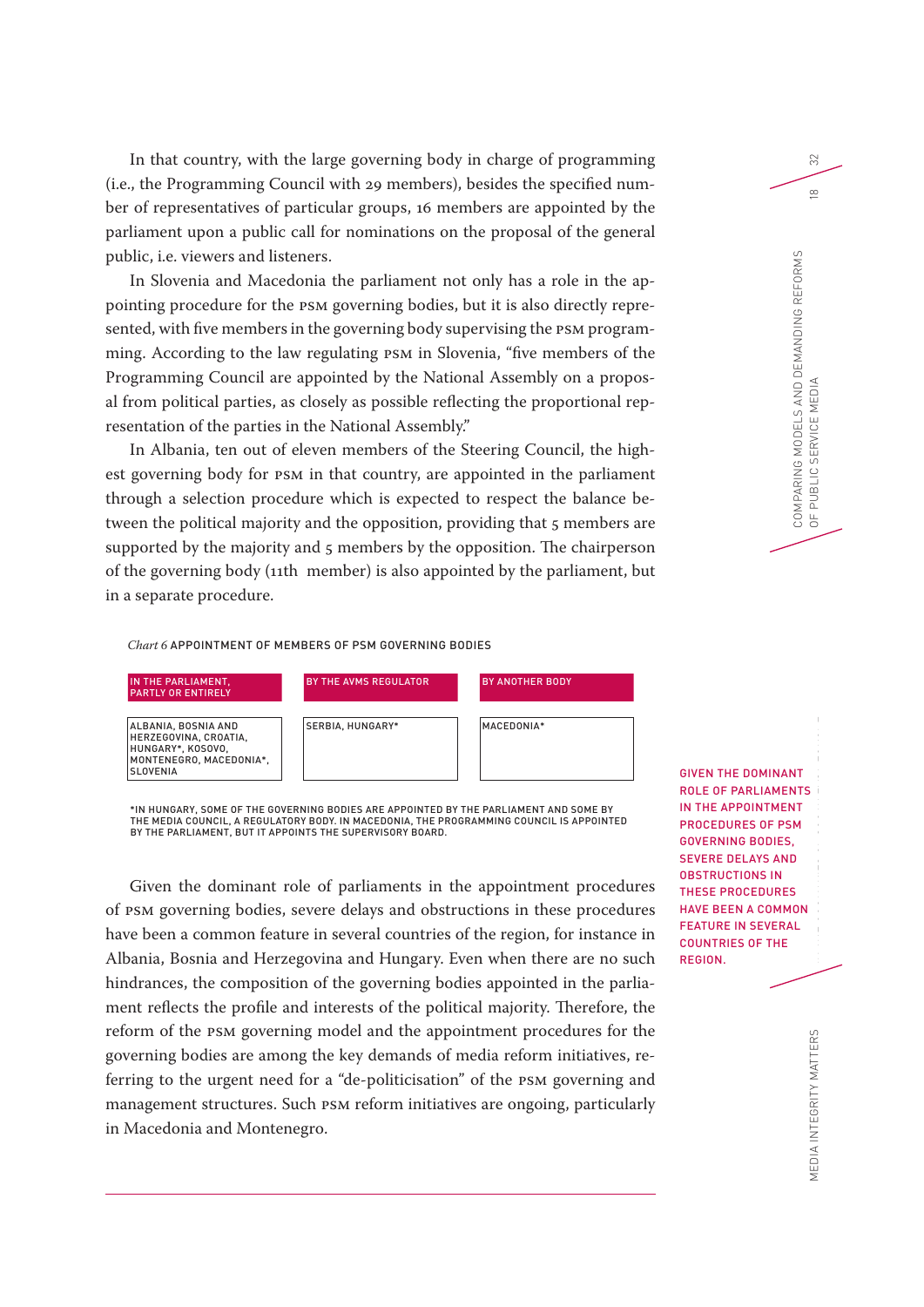# 3.1.2 QUALIFICATIONS REQUIRED FOR MEMBERS OF PSM GOVERNING BODIES

Members of the governing body in charge of programming (in five countries it is the same single body supervising the entire PSM performance, and in three countries it is a separate governing body) are required to have knowledge, reputation and achievements in various fields. The list of fields specified in the legal provisions on the required qualifications is extensive, but similar in all countries. If we take into account all countries, the list includes fields such as media, journalism, freedom of expression, human rights, arts, culture, audio-visual production, movie/cinema, public relations, language, education, social studies, consumer protection, civil society, law, constitution, justice, economy, technical sciences, engineering and regional development.

In Albania, Montenegro and Macedonia, a university degree is specified in the required qualifications, in Albania also more than 10 years of working experience. There is no specific provision for the members of the governing body in the same term to come from a balanced variety of fields. Therefore, it can happen, as in the current composition in Albania, that there are three painters and two cinema experts in the PSM governing body, but no engineer, despite a long list of fields which includes engineering.

However, our researchers emphasise that the *de facto* situation is different from the *de jure* one, and that qualifications – education and experience in certain fields – are not crucial for appointment of members of the PSM governing bodies, but rather political loyalty or compatibility with those who decide – mainly the political majority in parliament.

#### 3.1.3

# CONFLICT OF INTEREST RULES FOR MEMBERS OF PSM GOVERNING BODIES

In all countries of the region covered by our research, there are conflict of interest rules for members of PSM governing bodies, mostly related to political and commercial interests. State officials and political party officials (members of the governing bodies of political parties) are specified in all countries as those who cannot be nominated for the PSM governing body. In some cases this applies even two, three or five years after the political term.

Employees of the regulatory authorities are also excluded from membership in PSM governing bodies, as well as owners and members of the management bodies of commercial competitors. The competing commercial sector described in the conflict of interest rules for membership in PSM governing bodies in some countries includes not only producers of radio and television programming or electronic publications, but also public opinion agencies, advertising agencies, market research agencies, movie productions, telecoms and electronic networks. Some of these additional exclusion criteria are specified

 $\approx$ 

 $\approx$ 

MEDIA INTEGRITY MATTERS

MEDIA INTEGRITY MATTERS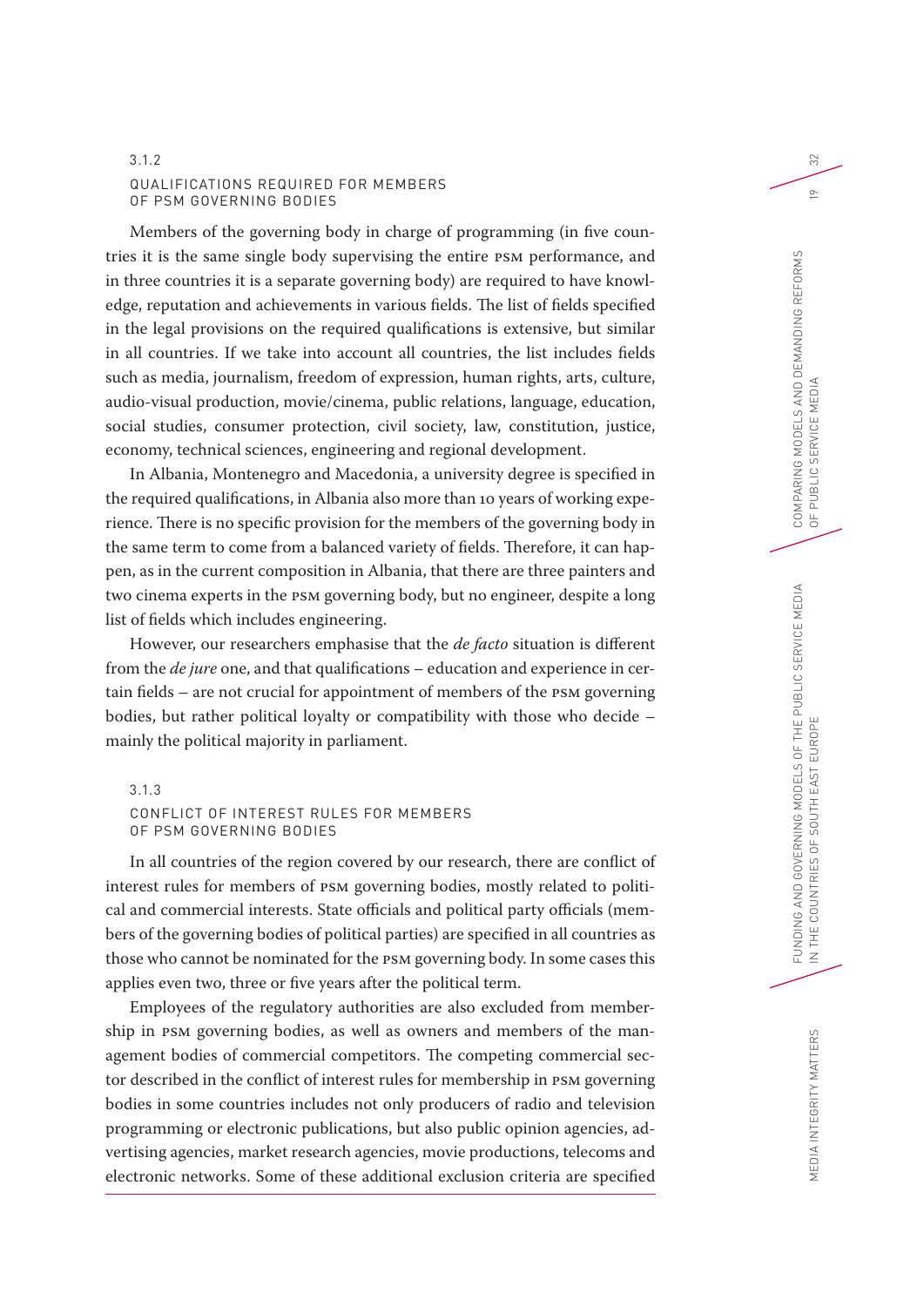in Albania, Macedonia and Kosovo. In Macedonia, heads of religious communities are also listed among those excluded from membership.

There is an interesting discrepancy in perception of the role of the PSM employees in the governing bodies. While in Serbia, Bosnia and Herzegovina, Montenegro and Macedonia they are specified among categories strictly barred from membership under conflict of interest rules, in Croatia and Slovenia they are listed among the categories privileged to nominate representatives in the governing bodies and take part in the PSM governance. In Kosovo, former PSM employees cannot be appointed to the governing body for two years following their period of employment. Family members of employees are also specified in some countries as those who cannot become members of a PSM governing body.

*Chart 7* EMPLOYEES' REPRESENTATION IN THE PSM GOVERNING BODIES

| EMPLOYEES EXCLUDED<br>UNDER CONFLICT OF INTEREST RULES | <b>IEMPLOYEES REPRESENTED</b> |
|--------------------------------------------------------|-------------------------------|
| ALBANIA. BOSNIA AND HERZEGOVINA. HUNGARY.              | <b>CROATIA, SLOVENIA</b>      |
| KOSOVO, MONTENEGRO, MACEDONIA AND SERBIA               |                               |

Persons convicted of a criminal offence over six months are specified in Kosovo and Montenegro as excluded from membership in the PSM governing body.

In Bosnia and Herzegovina, Slovenia and Montenegro, the law specifies independence of members of the governing body, underlining that they shall not receive instructions from anybody, including from the organisations and groups who nominated them.

Despite such provisions and a whole range of conflict of interest rules, the affiliation of members of the PSM governing bodies to leading political parties is an omnipresent pattern in the region.

#### 3.1.4

LENGTH OF THE TERM

The term of the office of the PSM governing bodies is five years in Albania, Macedonia, Montenegro and Serbia, and four years in Bosnia and Herzegovina, Croatia, Kosovo and Slovenia. In Kosovo, Slovenia, Croatia and Bosnia and Herzegovina, there are stipulations providing that the term does not expire for all members simultaneously.

In most countries, re-election is possible for one additional term. In Bosnia and Herzegovina, the term of office for the governing bodies has expired in the case of two out of three public service media organisations, *BHRT* and *RTVFBiH.* This has happened because appointment of the governing bodies has been obstructed in the parliament for a lengthy period; in the case of the *BHRT* Board, the term is now twice as long as is stipulated in the law.

In Hungary, with its complex structure of PSM governance, there is Board of Trustees on top of the Public Service Foundation, with members of the Board

FUNDING AND GOVERNING MODELS OF THE PUBLIC SERVICE MEDIA  $\frac{1}{1}$ THE TERM OF THE OFFICE OF THE PSM GOVERNING BODIES IS FIVE YEARS IN ALBANIA, MACEDONIA, MONTENEGRO AND SERBIA, AND FOUR YEARS IN BOSNIA AND HERZEGOVINA, CROATIA, KOSOVO AND SLOVENIA.

COMPARING MODELS AND DEMANDING REFORMS

COMPARING MODELS AND DEMANDING REFORMS<br>OF PUBLIC SERVICE MEDIA

OF PUBLIC SERVICE MEDIA 20

32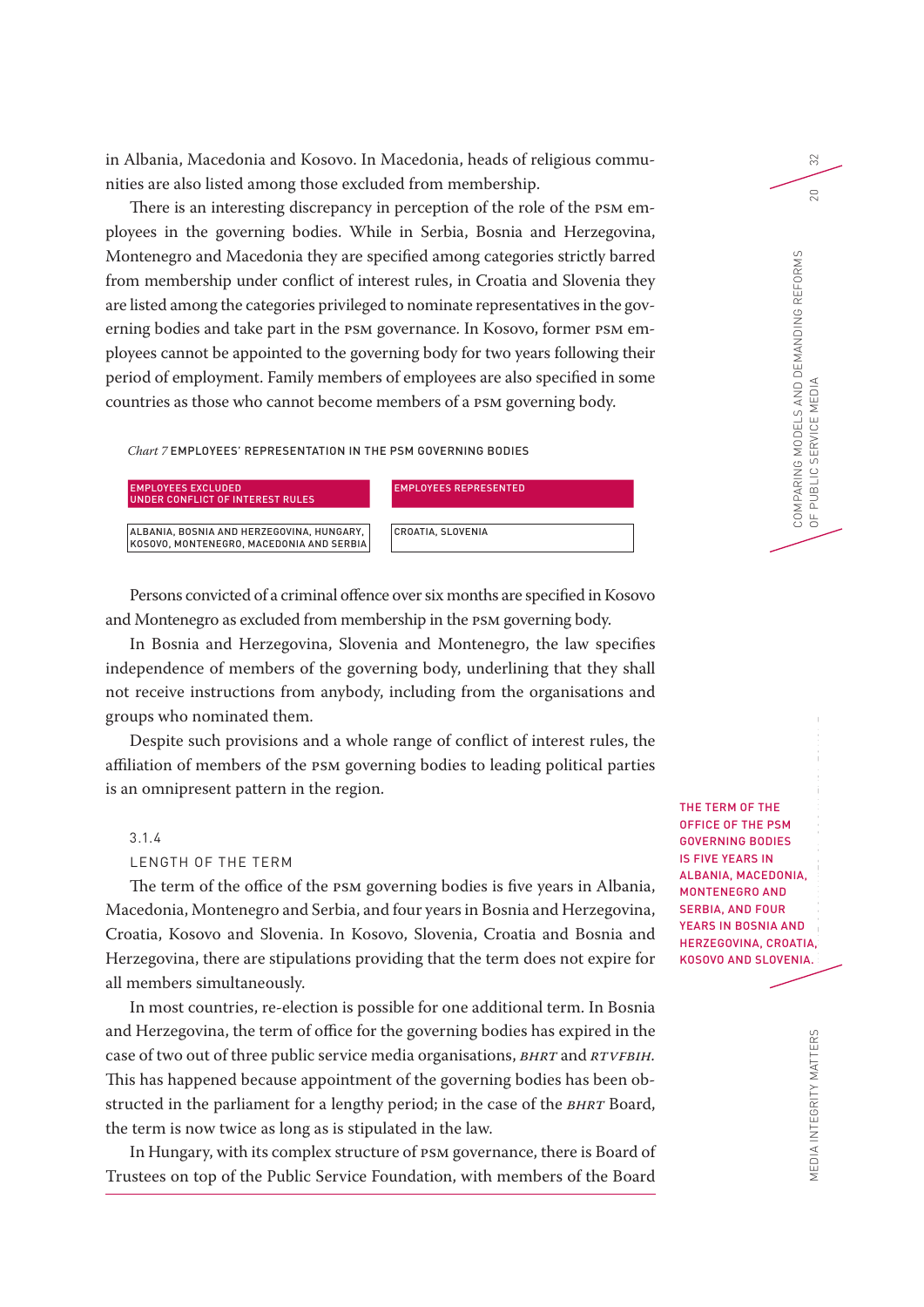being appointed by Parliament for a term of nine years, while the Board of Public Services with representatives of the nominating organisations has a three-year term of office.

#### *Chart 8* LENGTH OF TERM OF PSM GOVERNING BODIES



\* IN CASE OF THE BOARD OF TRUSTEES OF PUBLIC SERVICE FOUNDATION.

# 3.1.5

### POWERS AND COMPETENCES OF THE PSM GOVERNING BODIES

Competences of the single governing body in Albania, Bosnia and Herzegovina, Kosovo, Montenegro and Serbia and the separate bodies in charge of supervising the PSM programming in Croatia, Slovenia and Macedonia include approval of the most important PSM documents: strategic plans, annual working and programming plans and schemes etc. These bodies approve the annual reports and in some cases also the annual budgets. A different system applies in Croatia, where the annual plan and annual budget are not adopted by the programming governing body, but by the Supervisory Board, a governing body in charge of supervising the PSM financing.

With the exception of Croatia and Slovenia, where the governing body overseeing the PSM financial performance – Supervisory Board – is responsible for adoption of the PSM statute, in all other countries that task is given to the general governing body or to the Programming Council. However, in Slovenia, the Programming Council takes part in the adoption of or changes to the PSM statute, as it is required to give consent to such adoption of or changes to the statute.

In Croatia, there is specific document – the contract between the government and the PSM – defining the PSM remit, its programming obligations and financial resources for the period of five years. The Supervisory Board takes part in the adoption of the contract by providing an opinion on the document. On the other hand, the implementation of the contract in terms of programming obligations is supervised by the Programming Council of the PSM in Croatia.

The PSM governing body is responsible for appointment of the PSM Director General in Albania, Bosnia and Herzegovina, Kosovo, Hungary, Macedonia, Montenegro, Serbia and Slovenia. In Croatia, Parliament appoints the PSM Director General.

In Serbia the PSM governing body directly appoints editors-in-chief and program directors, while in Macedonia, the Programming Council gives consent to the appointment of editors-in-chief. In Slovenia, the Programming Council appoints the Director General and provides consent to the appointment of

IS<br>T<br>Cl IN CROATIA, THERE IS SPECIFIC DOCUMENT – THE CONTRACT BETWEEN THE GOVERNMENT AND THE PSM – DEFINING THE PSM REMIT, ITS PROGRAMMING OBLIGATIONS AND FINANCIAL RESOURCES FOR THE PERIOD OF FIVE YEARS.

IN THE COUNTRIES OF SOUTH EAST 2000

COMPARING MODELS AND DEMANDING REFORMS

COMPARING MODELS AND DEMANDING REFORMS<br>OF PUBLIC SERVICE MEDIA

OF PUBLIC SERVICE MEDIA 21

PUBLIC SERVICE MEDIA

32

 $\overline{2}1$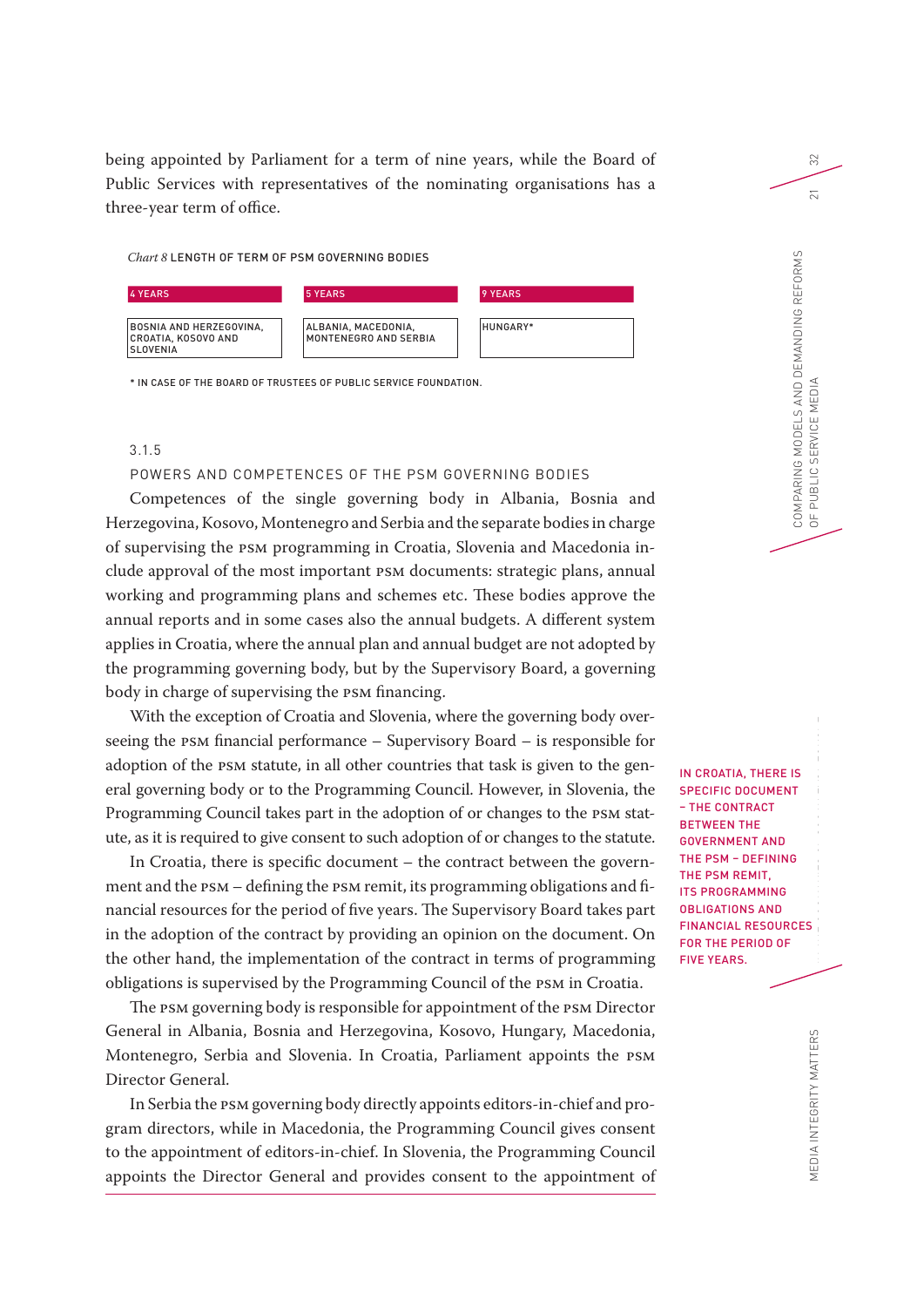directors of Radio and Television, while voting on the editors-in-chief falls within its domain only in cases where candidates have been selected by Director General but have not received support from the journalists/editorial staff in their programme unit during the nominating procedure.

In Macedonia, the competences of the Programming Council include appointment of the Supervisory Board.

The general governing bodies in the model with single governing body and the programming councils in the twofold governing model, are responsible for supervision of programming principles and standards. In Kosovo, Slovenia and Macedonia, these bodies adopt a Code of Conduct for programming and review complaints and suggestions submitted by viewers and listeners. In Slovenia and Croatia, the Programming Council appoints an ombudsman/commissioner to process the viewers' and listeners' reactions.

Our researchers underscored the negative impact of the obvious lack of knowledge among members of the PSM governing bodies, given the number of competences assigned to them. The list of competences specified in the laws includes 10 or 15 such powers. In the countries with a single governing body, the competences can range from those related to programming and ethical conduct of programme producers, to those related to financial accounts, loans, real estate, salaries etc.

The chairpersons of the PSM governing bodies in Albania and Bosnia and Herzegovina are elected in the parliamentary body responsible for media. In Croatia, Kosovo, Macedonia, Montenegro, Serbia and Slovenia, they are appointed by the majority of the PSM governing body's members. In Hungary, the chairperson of the Board of Trustees is delegated by the country's media regulatory body.

# 3.1.6

# SEPARATE GOVERNING BODIES SUPERVISING PSM FINANCIAL PERFORMANCE

Supervisory boards are PSM governing bodies that oversee financial operations in the countries with the model of a two-fold governing structure consisting of one body overseeing programming and another supervising financial performance. Slovenia, Croatia and Macedonia implement this twofold governing model, but the supervisory boards have a different size and structure in each country.

In Slovenia, the Supervisory Board has 11 members, five appointed by parliament, four by the government and two by the employees. In Croatia, the board has five members, four appointed in parliament (upon a public call) and one by the employees. And in Macedonia, the board has seven members, all appointed by the Programming Council upon a public call. In Croatia and Slovenia the term of office of the Supervisory Board is four years and in Macedonia, five years.

 $\approx$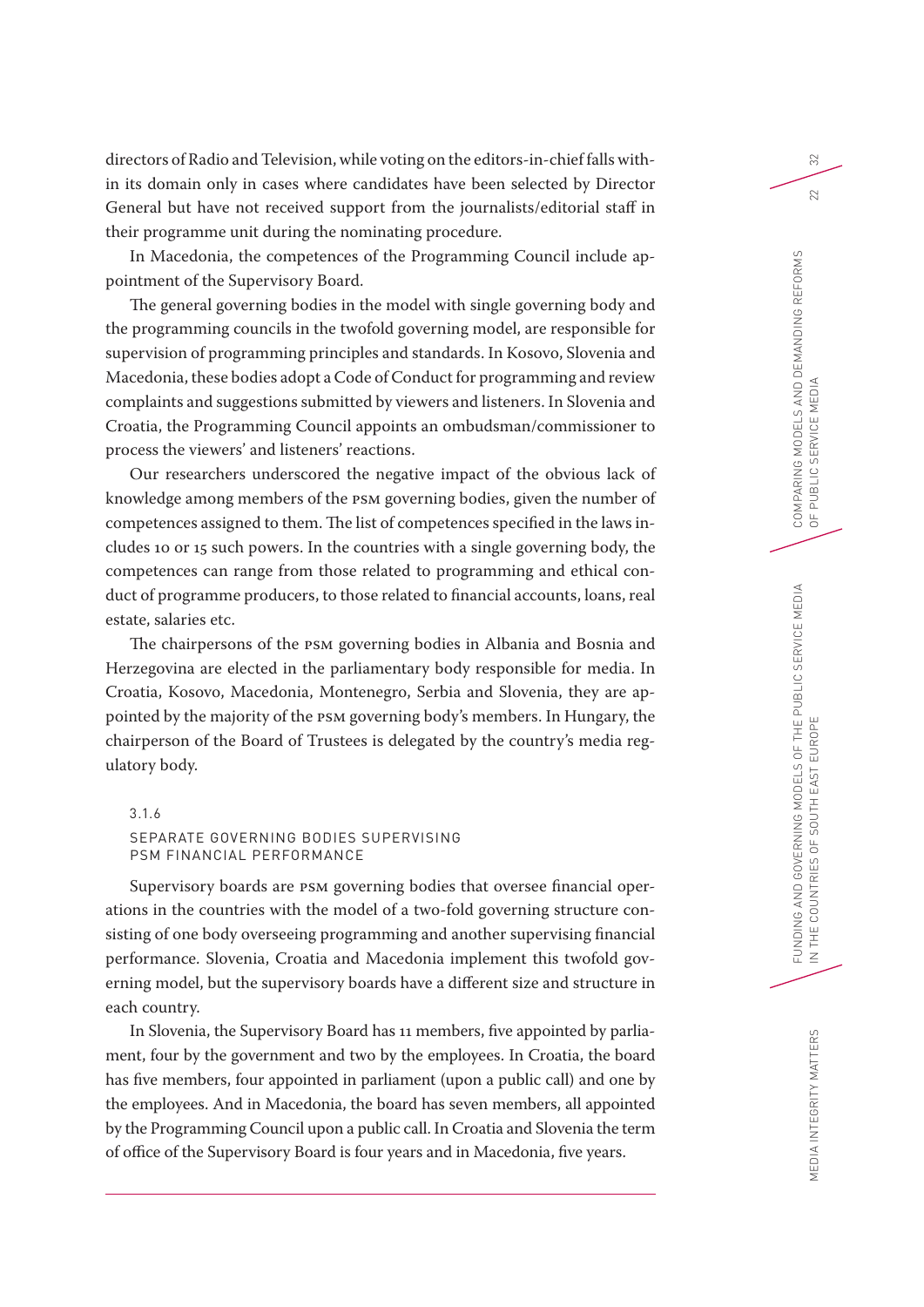In Albania, the Administrative Board, with a merely advisory role to the PSM main governing body, the Steering Council, has five members. Among these, three are internal and two external experts in management and finance. They are appointed by the Steering Council from at least 10 candidates. In Hungary, there is a Public Service Budget Council in charge of financial operations, comprising three members: Director General of PSM, Director General of MTVA and a delegate of the State Audit Office. In Serbia, the PSM Board as a general governing body – as is the case for all countries with a single governing body – also supervises the financial operations of PSM, in addition to programming, but in that country it appoints an internal auditor on proposal of Director General.

Members of the Supervisory Board in Croatia are required to have at least of 10 years of working experience, while in Slovenia only five years of working experience suffices. In both countries, a university degree is required. In Croatia, the structure of the Supervisory Board in terms of member expertise is specified, with the requirement that the Board include at least one expert from the field of finance or law, and a majority of members with expertise in the media.

Conflict of interest rules for members of the PSM governing bodies specifically established to supervise PSM financial operations are similar to those for PSM general governing bodies. These rules are aimed at preventing conflict of interest in political and commercial terms by excluding state and local government officials, political party officials, employees of regulatory bodies, owners, managers and employees of competing broadcasting and electronic media and other companies in the media sector. In Macedonia, PSM employees are also excluded, while in Croatia and Slovenia, employees are among the mandatory members of the Supervisory Boards.

Among the three countries in the region with a separate governing body for supervising PSM financial operations, the body in Croatia seems to have the strongest competences, including adoption of the statute (which in Croatia is also subject to approval by parliament), supervision of PSM operations and lawful use of the licence fee. It also determines the amount of the licence fee in accordance with the law and initiates procedures for dismissal of a Director General. It adopts the financial plans, while overseeing their rebalancing and also the financial accounts. Use of real estate and assets above a certain value, loan agreements as well as the act on the salaries and rights of employees are also supervised by this governing body in Croatia.

Its competences are closer to those of the general governing body in countries with the model of a single governing body, except that the Supervisory Board in Croatia does not oversee programming. That is different from the similar twofold governing model in Slovenia, which gives part of the strongest competences to each body. For instance, in Slovenia the Programming Council appoints the Director General, while the Supervisory Council approves the statute. In Macedonia, the third country in the region with the twofold governing  $\approx$ 

23

MEDIA INTEGRITY MATTERS MEDIA INTEGRITY MATTERS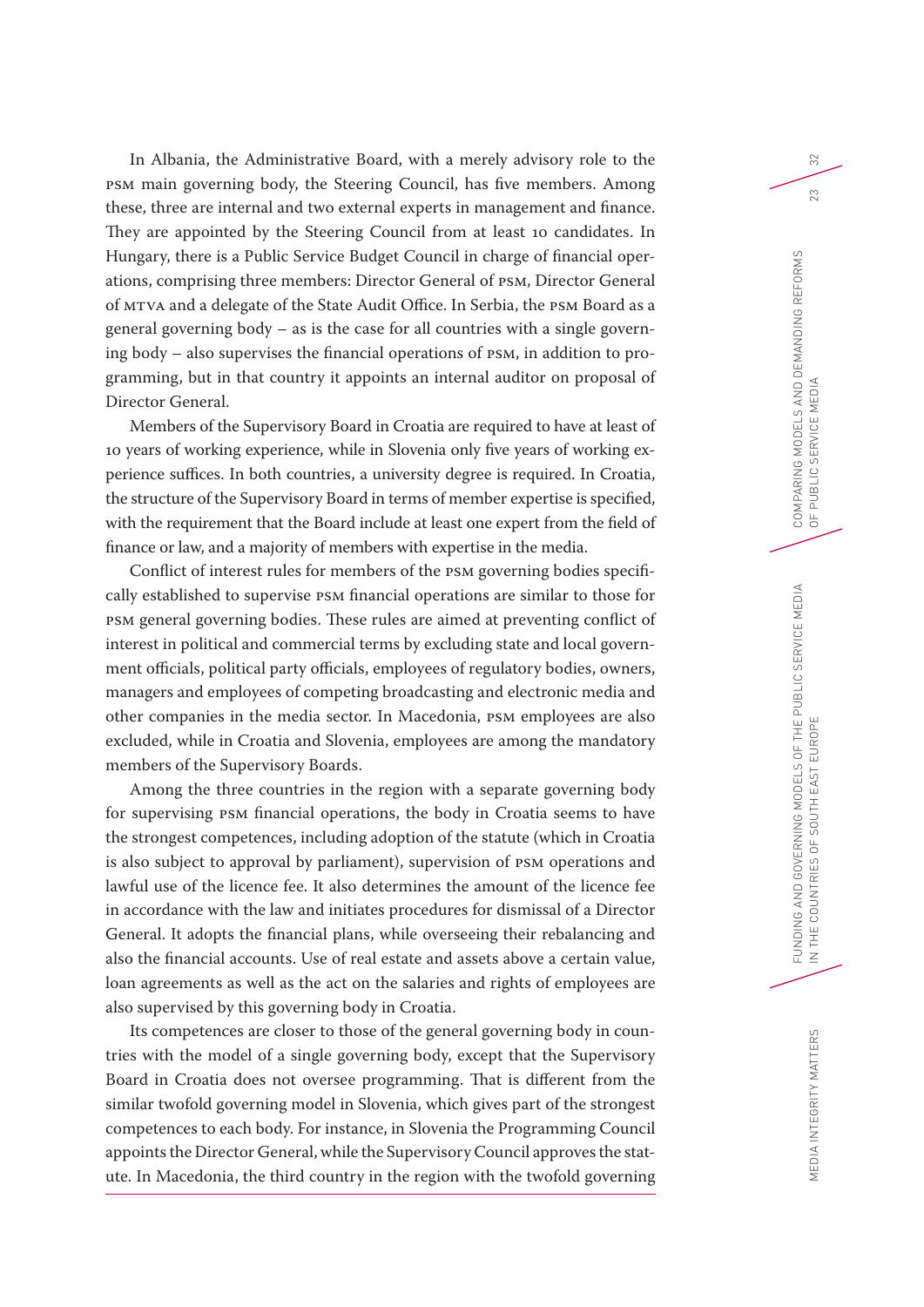model, the Supervisory Board is in a way subordinate to the Programming Council, since it is appointed by that body, but its consent is required for many important documents related to the financial operations of PSM in Macedonia.

3.1.7

# REMUNERATION OF MEMBERS OF PSM GOVERNING BODIES

In all countries covered by our study, the members of the PSM governing bodies are remunerated for their work on a monthly basis, but the system for determining the amount differs. Moreover, the amounts they receive differ from country to country, with Slovenia having the lowest remuneration, despite its being the richest country among those surveyed. Hungary has a complex structure with different bodies, and the system of remunerations is difficult to trace.

In Albania the amount is determined by parliament, and in November 2016 it was 257 euro per month. In Bosnia and Herzegovina, the remuneration is set at three times the minimum monthly wage in the respective entity, which in November 2016 amounted to 623 euro per month to each member of the PSM governing body in the entity Federation of Bosnia and Herzegovina. In addition to that, members of the PSM governing body in that country receive "reasonable" travel and material expenses. They are required to work a minimum of five days per month in the governing body. In Croatia, the remuneration is 270 euro per month.

In Kosovo, according to the reports, the PSM governing body in 2014 spent 152,594 euro on payments to its members.9 It exceeded the plan of 110,000 euro in the 2014 budget. If divided by the number of members of the PSM governing body in Kosovo, it seems that on average one member received 1,156 euro per month. In Macedonia, members of the Programming Council are remunerated to the amount of one-third of the average monthly salary in Macedonia after each completed session. At present, they receive 120 euro per session completed. At the same time, members of the Supervisory Board receive monthly remuneration of up to one-and-a-half times the average monthly salary in Macedonia. At present, they are remunerated to the amount of one average monthly salary in the country, i.e. 360 euro per month. In Montenegro, members of the governing body are entitled to a monthly remuneration in the amount of the average monthly salary of the PSM employees in the month prior to the payment. At present it is 490 euro per month, and the amount has not been changed for a lengthy period. In Serbia, the system is similar – the average monthly net salary in the PSM is the amount of remuneration paid to members of the PSM governing body on a monthly basis. In the last quarter of 2015, it was around 400 euro for members of the governing body of RTS.

RS<br>|<br>| R<br>| T<br>| T IN THE COUNTRIES OF SOUTH EAST EUROPE IN ALL COUNTRIES COVERED BY OUR STUDY, THE MEMBERS OF THE PSM GOVERNING BODIES ARE REMUNERATED FOR THEIR WORK ON A MONTHLY BASIS, BUT THE SYSTEM FOR DETERMINING THE AMOUNT DIFFERS. MOREOVER, THE AMOUNTS THEY RECEIVE DIFFER FROM COUNTRY TO COUNTRY, WITH SLOVENIA HAVING THE LOWEST REMUNERATION, DESPITE ITS BEING THE RICHEST COUNTRY AMONG THOSE SURVEYED.

COMPARING MODELS AND DEMANDING REFORMS

COMPARING MODELS AND DEMANDING REFORMS<br>OF PUBLIC SERVICE MEDIA

OF PUBLIC SERVICE MEDIA 24

PUBLIC SERVICE MEDIA

32

<sup>9</sup> See Instituti Gap, *Manxhimi I Buxhetit dhe Financimi I RTK-së*, 2015, available at http:// www.institutigap.org/documents/31674\_FinancimiRTK.pdf.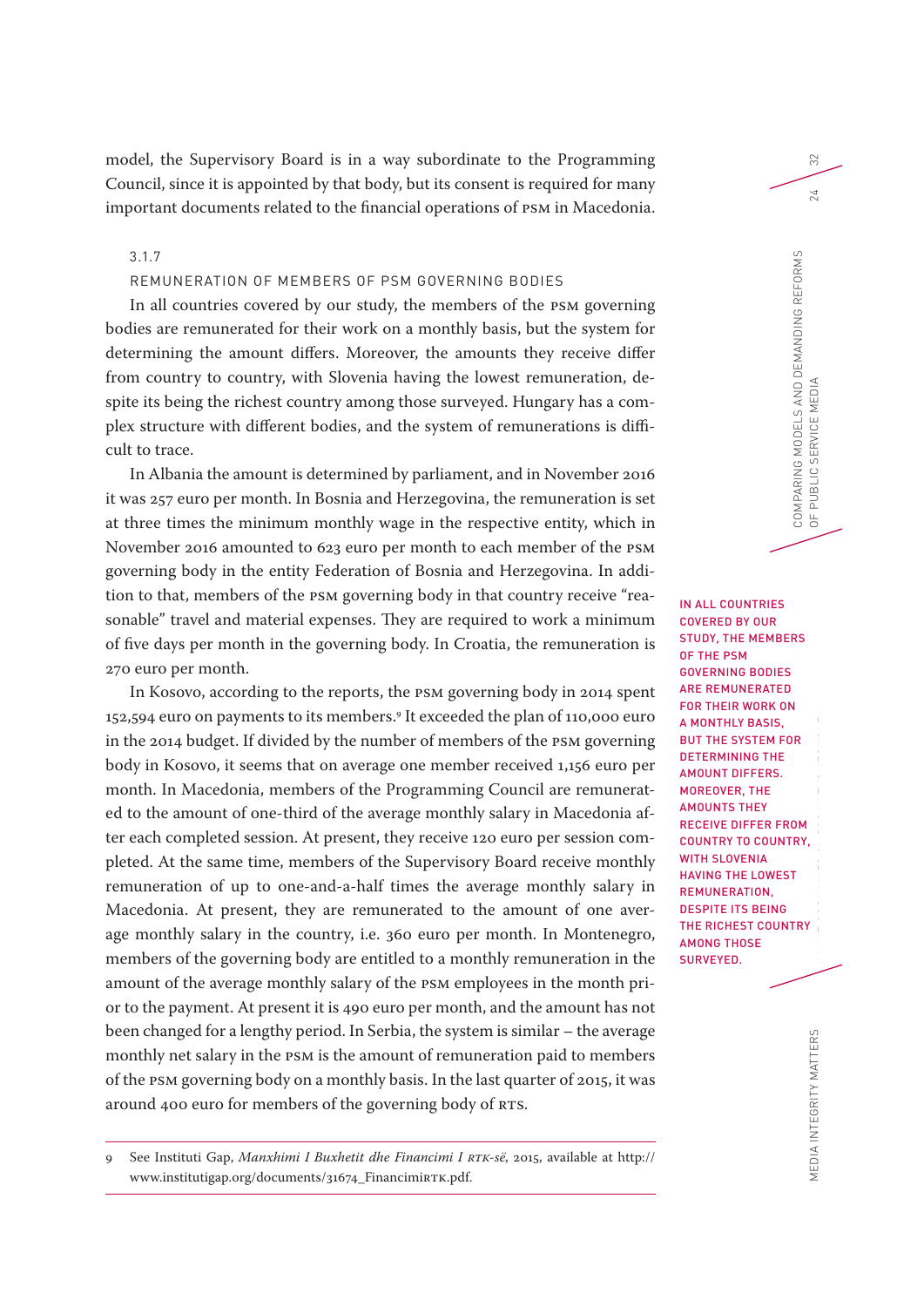In Slovenia, members of two governing bodies are entitled to remuneration based on their attendance at the sessions, in the same amount as members of other governing bodies in the public sector. The amount of remuneration to the members of the governing bodies of public institutions is specified in a ruling adopted by the government in 2009 in order to unify the system, determine the amount on the basis of the size of the budget of the public institution and its number of employees, and introduce austerity measures at a time of crisis. The current remuneration to members of the PSM governing bodies in Slovenia is around 55 euro per session attended. Usually, there is one session per month. In addition, the members take part in meetings of sub-committees of the governing body, which is remunerated at around 40 euro per session. Travel costs are reimbursed separately.

All the amounts mentioned above are paid in local currencies in net amounts, but we have calculated them in euro amounts for the sake of comparison.

*Table 10* REMUNERATION FOR MEMBERS OF PSM GOVERNING BODIES (NET AMOUNT PER MONTH/SESSION)

| COUNTRY                       | <b>REMUNERATION</b>                                |
|-------------------------------|----------------------------------------------------|
| <b>ALBANIA</b>                | 257 EURO PER MONTH                                 |
| <b>BOSNIA AND HERZEGOVINA</b> | <b>640 EURO PER MONTH*</b>                         |
| CROATIA                       | 270 EURO PER MONTH                                 |
| <b>HUNGARY</b>                | N/A                                                |
| KOSOVO                        | 1.156 EURO PER MONTH**                             |
| MACEDONIA                     | PC: 120 EURO PER SESSION<br>SB: 360 EURO PER MONTH |
| <b>MONTENEGRO</b>             | 490 EURO PER MONTH                                 |
| <b>SERBIA</b>                 | 400 EURO PER MONTH ***                             |
| SLOVENIA                      | 55 EURO PER SESSION                                |

\* \*\* THE AMOUNT IS CALCULATED ON THE BASIS OF THE 2014 SPENDING \*\*\* THE AMOUNT REFERS TO THE GOVERNING BODY OF RTS. THE AMOUNT REFERS TO THE GOVERNING BODY OF RTVFBIH. OF THE PSM GOVERNING BODY FOR REMUNERATING ITS MEMBERS.

### 3.1.8

#### TRANSPARENCY OF PSM GOVERNING BODIES

A lack of transparency of the PSM governing bodies is reported by our researchers in the majority of the countries in the SEE region. Their decisions and minutes of their meetings are rarely available, in some cases only upon request and reference to the laws on access to information of public character, or they are published on the PSM websites sporadically and after a delay. The exceptions are Slovenia and partly Croatia, where the minutes and press releases are regularly published on the *HRT* website for the Programming Council, but not for the Supervisory Board.

In Slovenia, the PSM website in the section on the Programming Council and the Supervisory Council has published the names of all members, e-mail addresses of both governing bodies, agendas for all meetings and decisions taken at all sessions of both governing bodies since 2006, after the adoption of the

GDDR<br>FUNDING MODELS OF THE PUBLIC SERVICE MEDIAN SERVICE MEDIAN SERVICE MEDIAN SERVICE MEDIAN SERVICE MEDIAN SERVICE M A LACK OF TRANSPARENCY OF THE PSM GOVERNING BODIES IS REPORTED BY OUR RESEARCHERS IN THE MAJORITY OF THE COUNTRIES IN THE SEE REGION. THEIR DECISIONS AND MINUTES OF THEIR MEETINGS ARE RARELY AVAILABLE, IN SOME CASES ONLY UPON REQUEST AND REFERENCE TO THE LAWS ON ACCESS TO INFORMATION OF PUBLIC CHARACTER.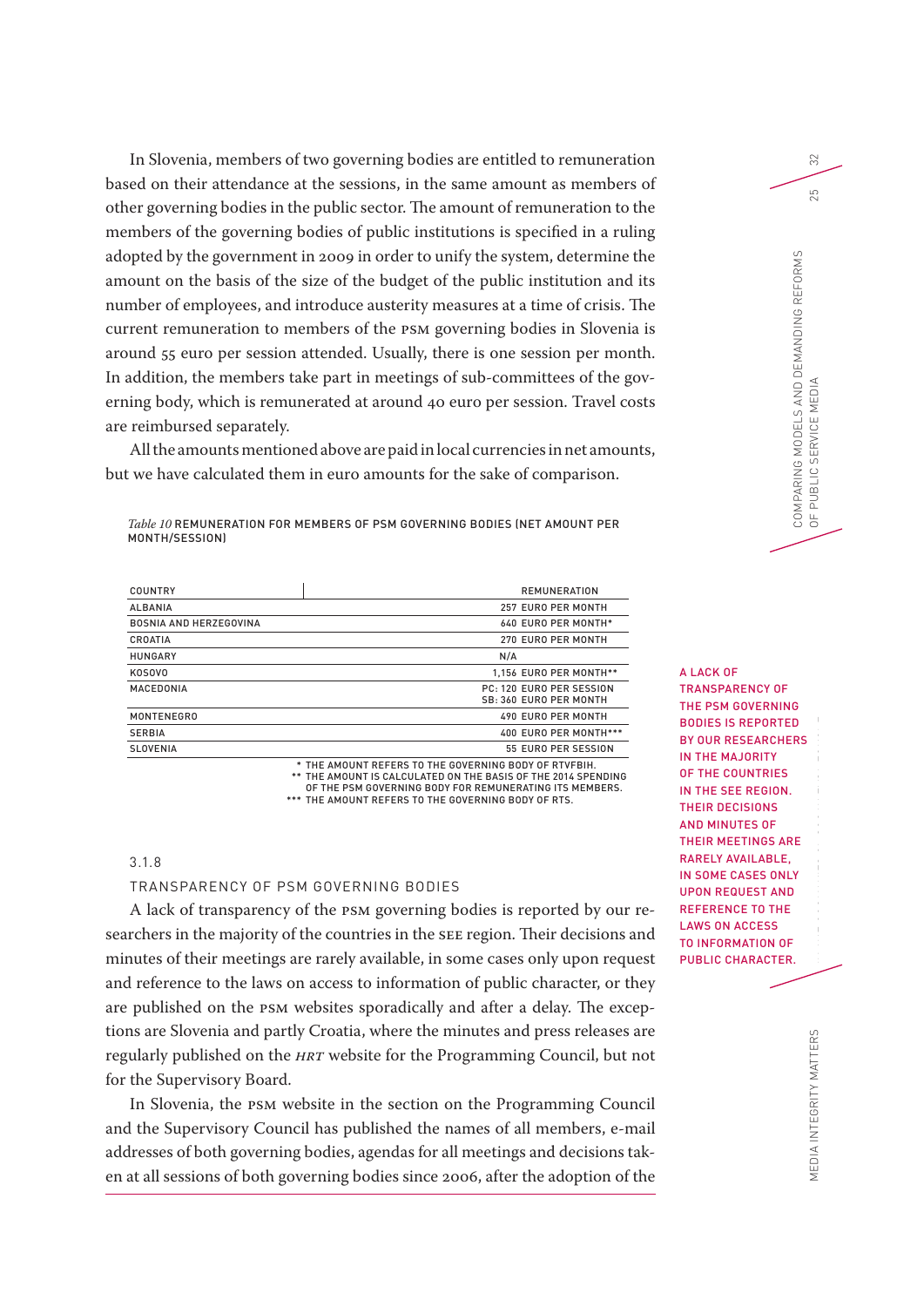latest law on *RTV Slovenia*. In addition to that, live streaming of all sessions of the Programming Council has been provided on the PSM website since 2015, on the initiative of the most recent council.

In Macedonia, for example, the agenda, minutes, decisions and voting of the Programming Council should be published on the *MRT* website seven days after each session, but these obligations are not respected.

*Chart 9* A POSITIVE EXAMPLE OF PSM GOVERNING BODY TRANSPARENCY

#### AVAILABLE ON THE PSM WEBSITE IN SLOVENIA

| NAMES OF MEMBERS OF THE GOVERNING BODIES               |
|--------------------------------------------------------|
|                                                        |
| CONTACT INFORMATION OF THE GOVERNING BODIES            |
|                                                        |
| AGENDA OF THE MEETINGS OF THE GOVERNING BODIES         |
|                                                        |
| DECISIONS OF MEETINGS OF THE GOVERNING BODIES          |
|                                                        |
| LLIVE STREAMING OF MEETINGS OF THE PROGRAMMING COUNCIL |
|                                                        |

# 3.2

# DIRECTOR GENERAL

In all countries included in this regional survey, except in Hungary, PSM Directors General are appointed upon public calls for applications by a specific body set up within the PSM's structure (e.g. Programming Council in Macedonia and Slovenia, Supervisory Board in Croatia, Steering Council in Albania). In Hungary, a job vacancy for this post is not published, but the Media Council, a regulatory body for media, nominates two candidates, one of which is then appointed by the Public Service Foundation's Board of Trustees.

Albania seems to be the only country where the requirements to be met by the candidates for the post of Director General are not specifically determined in the law or statute. In all the other countries captured by this survey, there are more or less elaborated requirements in place.

Practically all countries included in the survey have more or less comprehensive provisions on which situations could constitute conflict of interest in the case of candidates for Directors General. This may include, e.g., membership in bodies of national or local authorities or political parties, interests in third parties providing media services, interest in third parties doing business with PSMs, etc. In Macedonia, rules addressing potential conflicts of interest for a Director General seem to be the weakest, since it is only stipulated that members of the PSM's Programming Council or the Supervisory Board are ineligible for this position.

The rules governing replacement and dismissal procedures of Directors General differ to some extent in scope across the countries surveyed, but Albania and Kosovo seem to have less elaborate provisions in place. In Kosovo,

32

 $26$ 

MEDIA INTEGRITY MATTERS MEDIA INTEGRITY MATTERS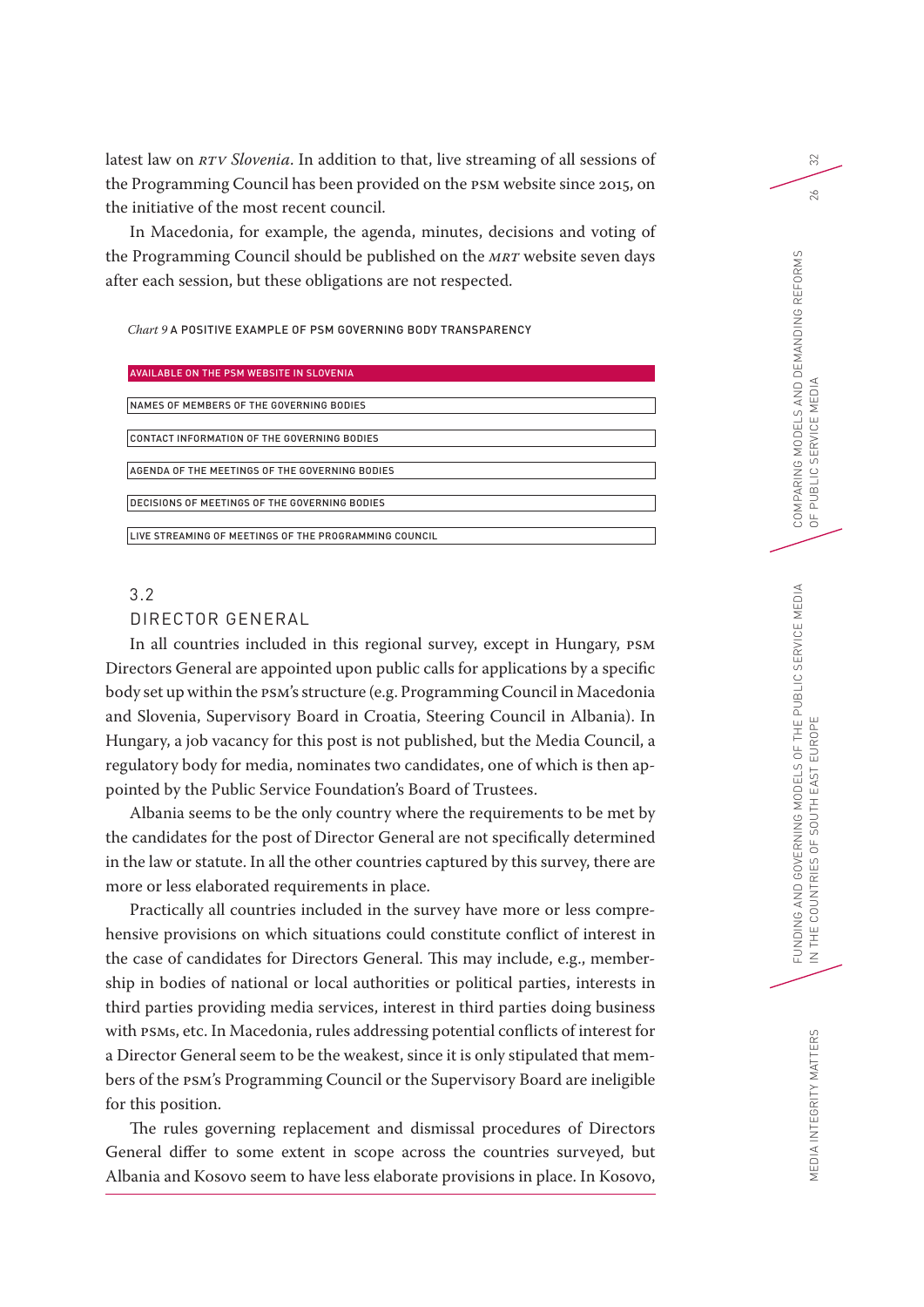for instance, the Director General can be dismissed by a two-thirds vote of the PSM Board. In Albania, the procedure takes place during the objective absence of the Director General or when the post is vacant.

Regulations in all countries surveyed list the responsibilities imposed on and powers granted to the Directors General (e.g., representing PSMs in public, appointment of executive staff, etc.). Croatia, for instance, seems to be the only country where the PSM Director General has sole responsibility for managing and governing the PSM.

As regards the length of mandates of Directors General at PSMs, the situation in Hungary differs from that in other countries. In that country the employment contract for Director General is concluded for an indefinite period of time. In other countries, the term of office is limited to a specific period, ranging from three years (Kosovo, Macedonia) and four years (Slovenia, Montenegro), to five years (Albania, Bosnia and Herzegovina, Croatia and Serbia).

*Chart 10* PSM DIRECTOR GENERAL

| <b>NO</b>      |                                                  | <b>YES</b>                                                           |
|----------------|--------------------------------------------------|----------------------------------------------------------------------|
| <b>HUNGARY</b> | <b>APPOINTMENT VIA PUBLIC</b><br><b>CALL</b>     | <b>REST OF THE COUNTRIES</b><br><b>SURVEYED</b>                      |
| <b>ALBANIA</b> | <b>REQUIREMENTS FOR THE POST</b>                 | <b>REST OF THE COUNTRIES</b><br><b>SURVEYED</b>                      |
|                | <b>CONFLICT OF INTEREST</b><br><b>PROVISIONS</b> | ALL COUNTRIES,<br><b>BUT VERY LIMITED PROVISIONS</b><br>IN MACEDONIA |
| <b>HUNGARY</b> | <b>DETERMINED LENGTH OF</b><br>TERM              | <b>REST OF THE COUNTRIES</b><br><b>SURVEYED</b>                      |

# 3.3

EDITORS-IN-CHIEF

As regards the appointment of editors-in-chief at PSMs in the countries of South East Europe, Albania and Hungary seem to be the only countries with no specific provisions governing this issue. In Albania, for instance, there are only general rules governing employment in public administration in place. In other countries, the appointments of editors-in-chief are more or less specifically regulated by law or the PSM statutes, and editors-in-chief are mostly appointed upon public call for applications. However, one public service media organisations in Bosnia and Herzegovina, *RTVFBiH*, is an example of PSM in the region which is not obliged to publish job vacancies for editorial posts.

In a similar vein, specific requirements for editorial jobs are not determined in Albania and Hungary. Macedonia is an additional example where requirements for the position of editor-in-chief are not specified. In most countries, however, candidates for editor-in-chief must meet certain requirements, which usually include, for example, completed tertiary education, proven

FUNDING AND GOVERNING MODELS OF THE PUBLIC SERVICE SERVICE SERVICE SERVICE SERVICE MEDIAN PLANT SERVICE SERVICE SERVICE SERVICE SERVICE SERVICE SERVICE SERVICE SERVICE SERVICE SERVICE SERVICE SERVICE SERVICE SERVICE SERVIC IN THE COUNTRIES OF SOUTH EAST COUNTRIES OF SOUTH EAST COUNTRIES OF SOUTH EAST COUNTRIES OF SOUTH EAST COUNTRIES AS REGARDS THE LENGTH OF MANDATES OF DIRECTORS GENERAL AT PSMS, THE SITUATION IN HUNGARY DIFFERS FROM THAT IN OTHER COUNTRIES. IN THAT COUNTRY THE EMPLOYMENT CONTRACT FOR DIRECTOR GENERAL IS CONCLUDED FOR AN INDEFINITE PERIOD OF TIME.

COMPARING MODELS AND DEMANDING REFORMS

COMPARING MODELS AND DEMANDING REFORMS<br>OF PUBLIC SERVICE MEDIA

OF PUBLIC SERVICE MEDIA 27

32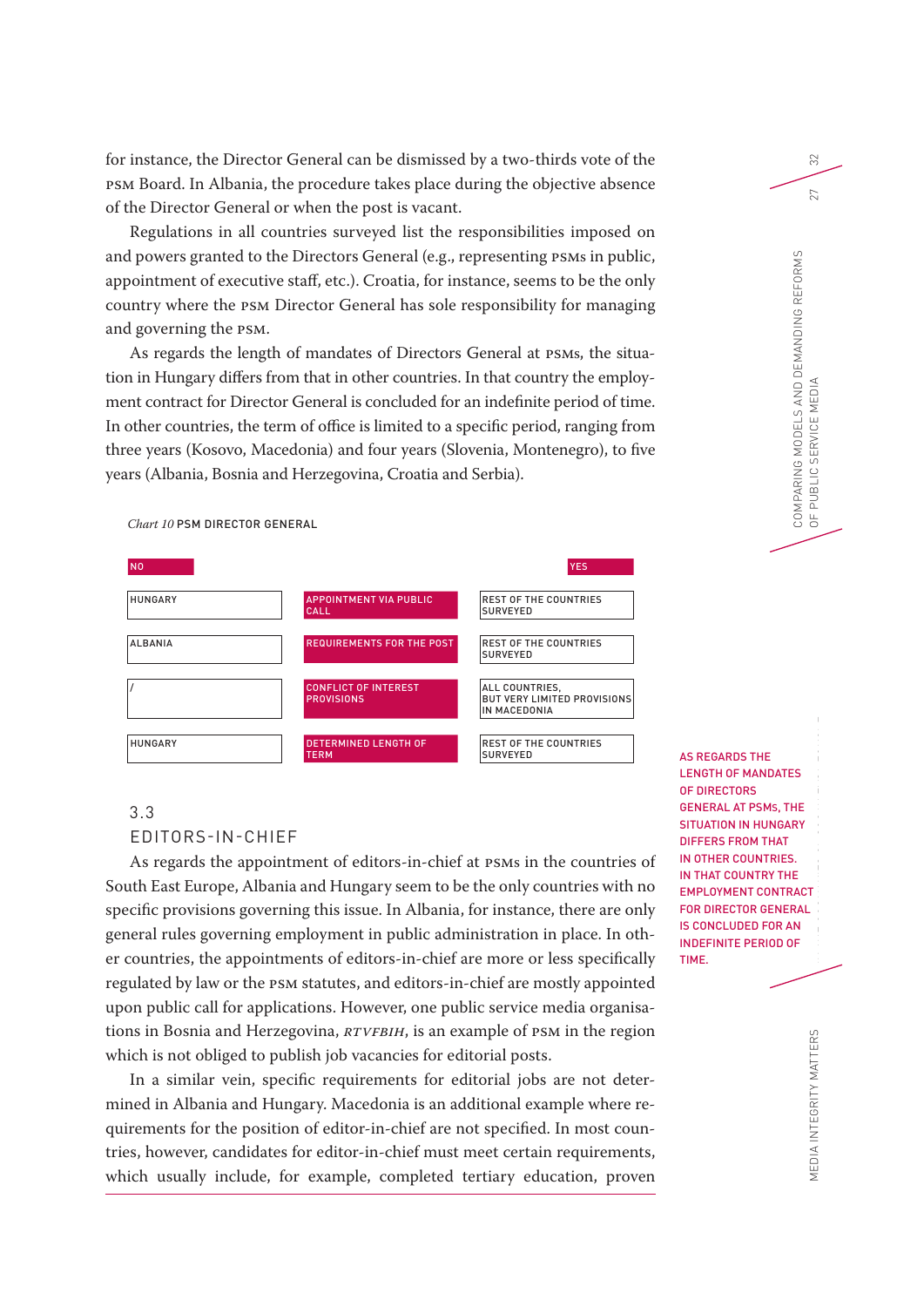organisational and managerial skills, as well as proven professional qualifications at editorial or similar jobs.

Albania and Hungary are also countries where provisions governing possible conflict of interest among candidates for editor-in-chief do not exist, while in other countries included in the regional survey, more or less elaborated provisions on conflict of interest are in place.

Croatia and Slovenia seem to be the only countries with an obligation to obtain opinions from journalists in the appointment procedure. In Croatia such an opinion is non-binding on the decision-maker, but in Slovenia more elaborated rules apply. If a candidate for editor-in-chief who did not receive a positive opinion is proposed for the post in a specific programme unit, the majority of employees in this programme unit have the right to nominate a candidate who merits their positive opinion and shall notify the Programming Council thereof. In such a case, the Director General selects a candidate after obtaining the consent of the Programming Council.

With regard to dismissal of editors-in-chief, Albania and Hungary are countries where such a procedure is not determined.

The length of the term in office for editors-in-chief is not specifically determined at PSMs in Albania, Macedonia and Montenegro, nor at two broadcasters within the PSM system in Bosnia and Herzegovina (*RTVFBiH* and *RTRS*). In Kosovo, for example, the editor-in-chief mandate lasts three years, while editors at Croatian PSM and Bosnian-Herzegovinian *BHRT* are appointed for a period of five years.



*Chart 11* EDITORS-IN-CHIEF

\* NO DATA ON THE SITUATION IN HUNGARY AVAILABLE.

32

FUNDING AND GOVERNMENT SERVICE MEDIAN SERVICE MEDIAN SERVICE MEDIAN SERVICE MEDIAN SERVICE MEDIAN SERVICE MEDI<br>Service median service median service median service median service median service median service median servi

IN THE COUNTRY OF SOUTH EAST COUNTRIES OF SOUTH EAST OF SOUTH EAST OF SOUTH EAST COUNTRIES OF SOUTH EAST OF SOUTH EAST OF SOUTH EAST OF SOUTH EAST COUNTRIES OF SOUTH EAST OF SOUTH EAST OF SOUTH EAST COUNTRIES OF SOUTH EAST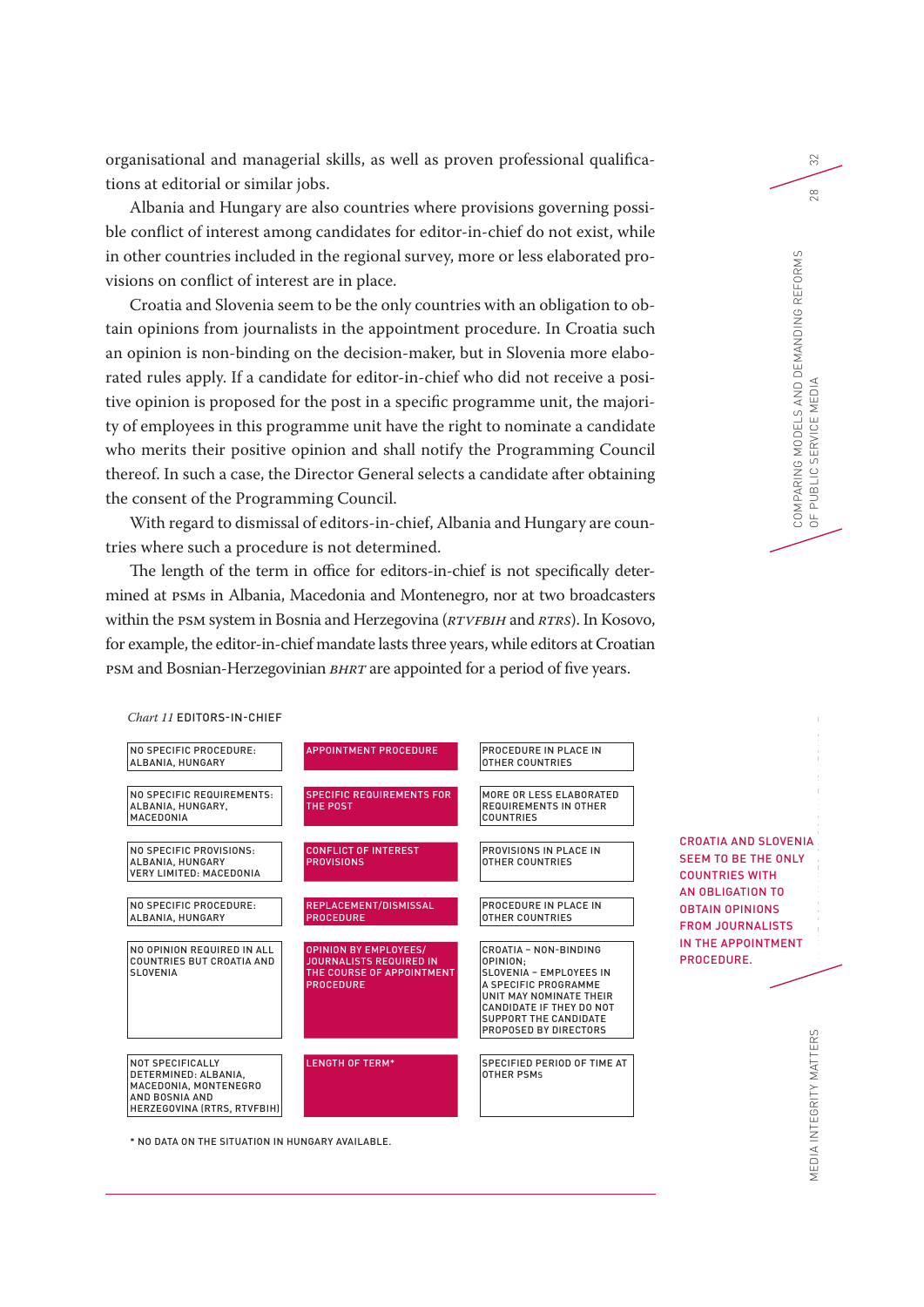# 3.4

# PARTICIPATION OF THE PUBLIC

Albania and Bosnia and Herzegovina tend to be the only countries where representation of the public in the governing bodies is not guaranteed in any manner. In other countries, procedures are in place to provide for certain types of representation of the public in such bodies. In these cases, however, it is the public bodies, mostly legislative bodies, which have the final say. For instance, in several countries only authorised stakeholders may nominate the candidates for membership in governing bodies. These include Macedonia (e.g., academic institutions, journalists' associations, parliament, association of local authorities), Montenegro (e.g., academic institutions, civil society organisations, social partners) and partly Hungary, but in this country the nominating organisations (e.g., the Hungarian Academy of Sciences, religious communities, certain civil society organisations, professional organisations in the field of art) are specified only for the Board of Public Services, an advisory body in the PSM governing structure in Hungary. In other countries, there is no such restriction, and individuals may also propose candidates.

In several countries there is no body in place to deal with opinions and complaints by PSM viewers and listeners. This is the case in Albania, Bosnia and Herzegovina and Serbia. In Macedonia and Montenegro, for instance, opinions and complaints by the audience are overseen by the governing body, while in Kosovo a special body is in place to deal with issues raised by the public.

In Croatia and Slovenia, besides programming councils overseeing opinions and complaints by citizens, there are also ombudsmen appointed by the programming councils to process the opinions and complains and mediate between the viewers/listeners/service users, on one side, and the PSM programme staff, on the other. In Slovenia the name of the post is "guardian of viewers' and listeners' rights", and in Croatia it is "commissioner for users of *HRT* services".

*Chart 12* PSM BODIES OVERSEEING OPINIONS AND COMPLAINTS BY VIEWERS AND LISTENERS

| NO BODY                                           | <b>GOVERNING BODY</b>                                 | <b>SPECIAL BODY</b>                                                                     |
|---------------------------------------------------|-------------------------------------------------------|-----------------------------------------------------------------------------------------|
| ALBANIA. BOSNIA AND<br><b>HERZEGOVINA, SERBIA</b> | MACEDONIA.<br>MONTENEGRO. SLOVENIA.<br><b>CROATIA</b> | KOSOVO (PUBLIC ADVISORY GROUP)<br><b>SLOVENIA (OMBUDSMAN)</b><br>CROATIA (COMMISSIONER) |

 $\Im$ 

FUNDING AND GOVERNMENT SERVICE MEDIAN SERVICE SERVICE SERVICE SERVICE SERVICE SERVICE SERVICE SERVICE SERVICE <br>Service median service service service service service service service service service service service service IN SEVERAL COUNTRIES THERE IS NO BODY IN PLACE TO DEAL **TH OPINIONS AND** OMPLAINTS BY **SM VIEWERS AND** STENERS.

IN THE COUNTRIES OF SOUTH EAST 2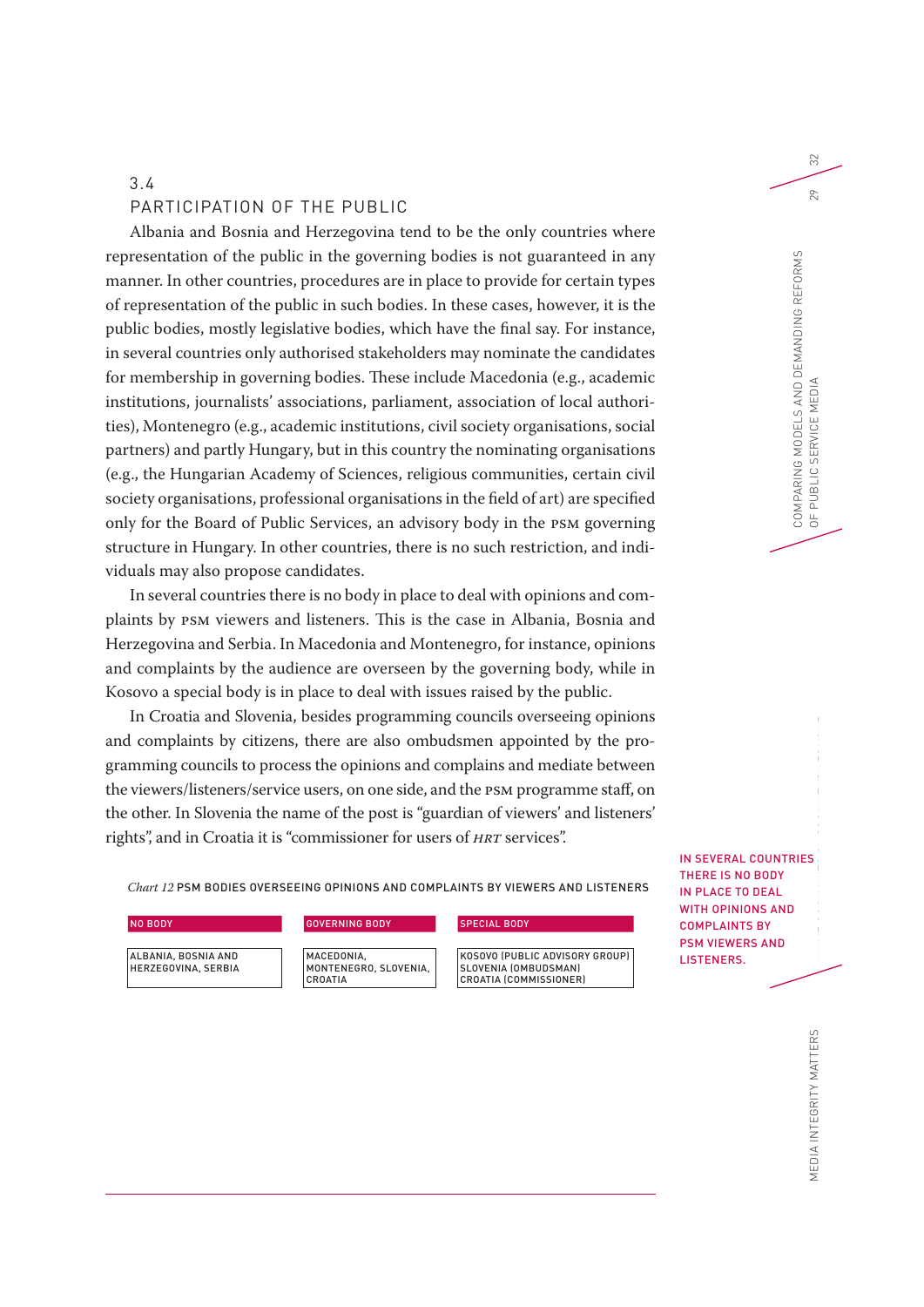# 4 CONCLUSIONS

In this comparative regional overview of the governing and funding models of public service media in the countries of South East Europe, we see a variety of solutions. The information we have gathered and presented here demonstrates once again that these media organisations use large amounts of public money – either through the licence fee collected from households, or through state budgets, but the supervision mechanisms for their programming and finances are predominantly politically driven. Almost all governing bodies are entirely or partly appointed by parliament, and despite formal requirements for qualifications, their members are commonly appointed on the basis of political affiliation and compatibility with the political parties in power.

It is not only the apparent political interests that make public service media in the region into their playground that have made these media rather devastated giants, but also the particular, private interests of the representatives of civil society, their organisations or the fields they represent. Their representation in the governing structures of the public service media in the region has often been misused and trust in the genuine representation of the public in the governing structure of public service media has been compromised.

There are deep differences in the funding and governing models among the countries in the region. Particularly Hungary, with its giant PSM governing structure and solutions such as nomination of members of the Board of Governors by the political majority and opposition, or the indefinite term of office for a Director General appointed by that Board of Governors, seem to constitute an environment far from supportive of independent, open and inclusive public service media operations.

The size of the governing bodies also differs significantly, but that provides no particular guarantee of quality and efficiency in their work. Slovenia, taking into account both governing bodies, has, for instance, a governing model for *RTV Slovenia* with 40 "governors" in total, while Bosnia and Herzegovina has a governing body ten times smaller – a 4-member "board of governors" at the national broadcaster *BHRT*.

There are many mechanisms already in place to enable the public service media in the region to offer exceptional quantity and quality of programming for all segments of society, but in practice these media are subject to constant crisis and pressure. There is a great need to reform either the funding model or the governing model, or both, in all countries in the region. This regional overview can also remind public service media organisations, the governments and media reform advocates of alternative mechanisms for improving the independence and public service character of these media.

Our key message is that a media system which relies on media integrity values should make the public service media a key pillar of the system. It should

runding and Government<br>Funding Government<br>Ring of the Public Service Media APPARENT POLITICAL INTERESTS THAT MAKE PUBLIC SERVICE MEDIA IN THE REGION INTO THEIR PLAYGROUND THAT HAVE MADE THESE MEDIA RATHER DEVASTATED GIANTS, BUT ALSO THE PARTICULAR, PRIVATE INTERESTS OF THE REPRESENTATIVES OF CIVIL SOCIETY, THEIR ORGANISATIONS OR THE FIELDS THEY REPRESENT.

IT IS NOT ONLY THE

 $\approx$ 

MEDIA INTEGRITY MATTERS MEDIA INTEGRITY MATTERS

IN THE COUNTRIES OF SOUTH EAST END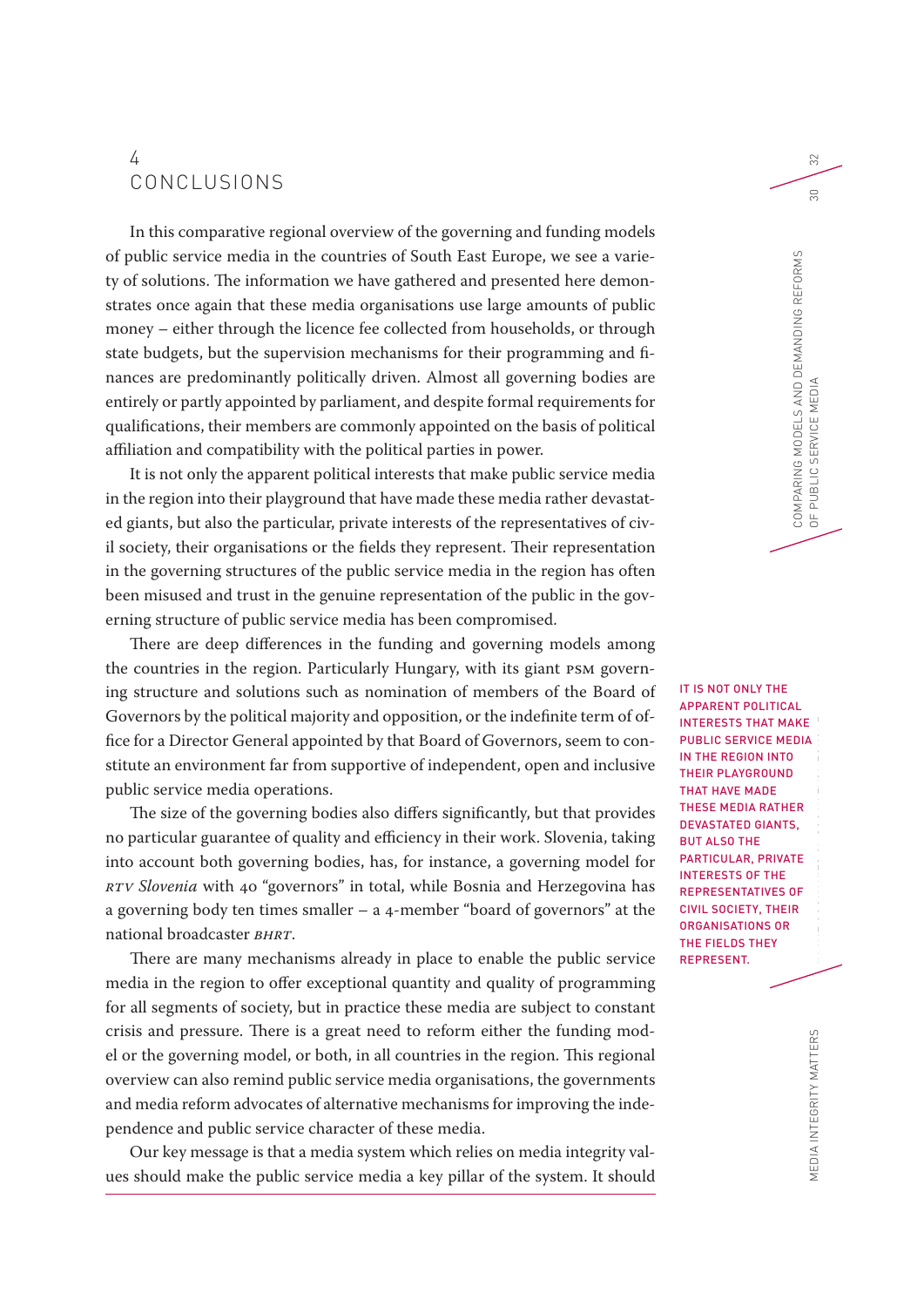support their independent, stable and transparent operation, making them the best employers of the best journalists and other programming and technical personnel who produce truly public service content. They should integrate independent productions and become a platform for the most talented and creative media professionals in the country. This vision is clearly dependent on the funding and governing models established for the public service media, but also on the public-service ethos of programme makers, particularly editors and journalists. Any democratic media reform should focus on building funding and governing models that turn the public service media towards providing service for citizens, not as individuals but as a community of people interested in and responsible for a joint public communication space based on equality and respect. Although it now looks like the current media ecosystem provides indefinite opportunities for fulfilment of our communication needs, the public service media are the only communication space in which we take part as a community. Therefore, media reform initiatives should also mobilize citizens for requesting reform of public service media. We hope this comparative overview offers some information useful for such media reform campaigns.

> FUNDING AND GOVERNING MODELS OF THE PUBLIC SERVICE SERVICE SERVICE SERVICE SERVICE SERVICE SERVICE SERVICE SERVICE SERVICE SERVICE SERVICE SERVICE SERVICE SERVICE SERVICE SERVICE SERVICE SERVICE SERVICE SERVICE SERVICE SER IN THE COUNTRIES OF SOUTH EAST EUROPE ANY DEMOCRATIC MEDIA REFORM SHOULD FOCUS ON BUILDING FUNDING AND GOVERNING MODELS THAT TURN THE PUBLIC SERVICE MEDIA TOWARDS PROVIDING SERVICE FOR CITIZENS, NOT AS INDIVIDUALS BUT AS A COMMUNITY OF PEOPLE INTERESTED IN AND RESPONSIBLE FOR A JOINT PUBLIC COMMUNICATION SPACE BASED ON EQUALITY AND RESPECT.

COMPARING MODELS AND DEMANDING REFORMS

COMPARING MODELS AND DEMANDING REFORMS<br>OF PUBLIC SERVICE MEDIA

OF PUBLIC SERVICE MEDIA 31

 $\approx$ 

 $\overline{5}$